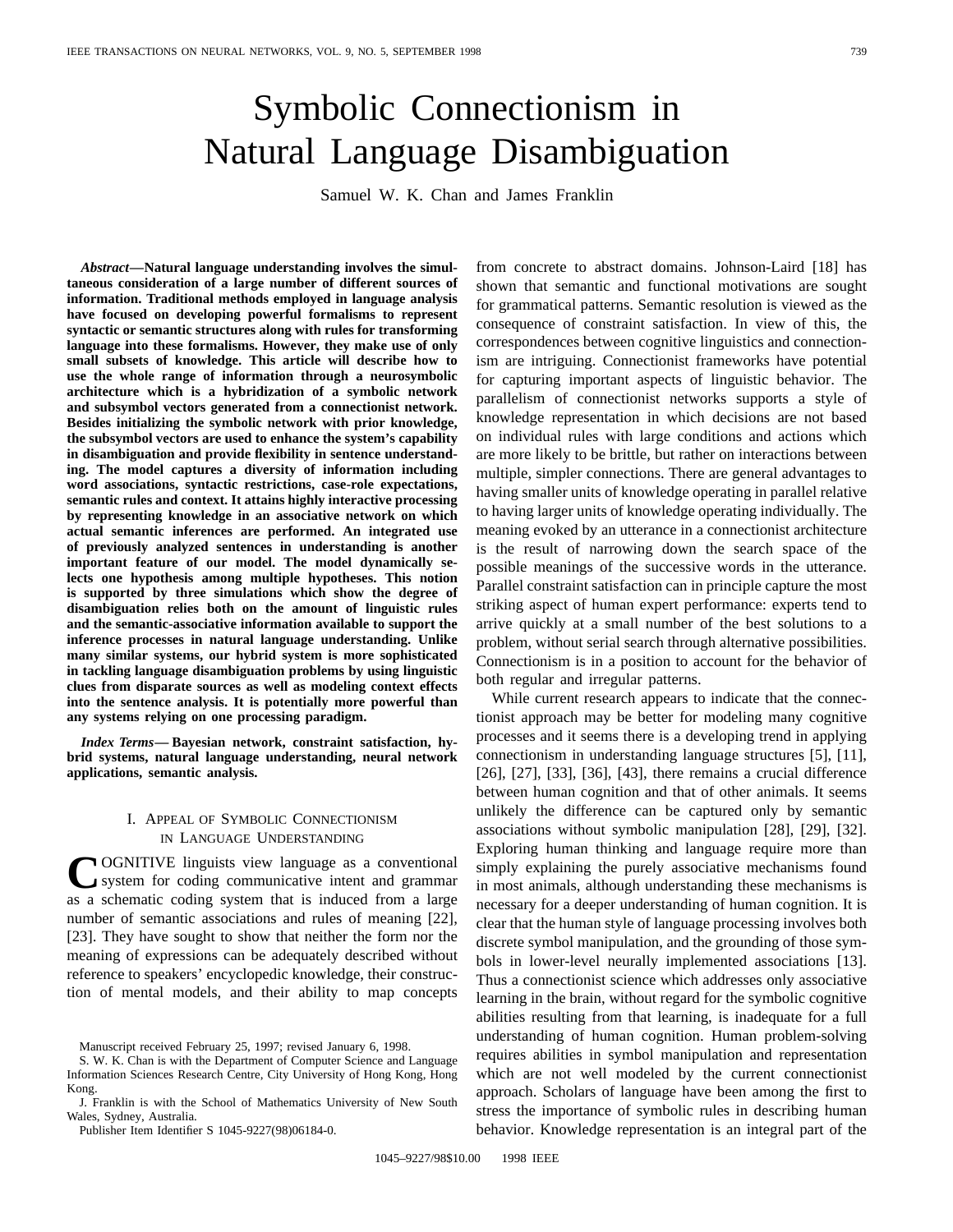learning system in connectionist networks [14]. There is no reason not to incorporate such an integration of knowledge representation and learning into a massively parallel micromodular symbolic system. At the same time, while there have been several approaches to modeling symbolic behavior with connectionist networks, they have not yet come close to capturing the essence of it. Symbolic connectionism, as the name implies, is based on the integration of theoretical ideas drawn from both symbolic and connectionist models. Hybrid models will certainly have a better chance of modeling complex linguistic behavior. Some hybrid models have already been proposed; they are reviewed and compared with our system in Section VI. Our motivation is to take seriously what has been discovered about the interactions between these two processing paradigms in language understanding. In the following sections, we will present an architecture to explain how symbolic connectionism can be incorporated in language disambiguation.

## II. THE BASIC RATIONALE AND SYSTEM ARCHITECTURE

This section proceeds to sketch the architecture itself. We continue to concentrate on describing the methodology of the framework. The following section illustrates the basic rationale and the overall structure of the system is briefly sketched.

## *A. The Basic Rationale*

The reader of a text is faced with a formidable task: recognizing the individual words of the text, determining how they are structured into sentences, and deciding the explicit meaning of each sentence in the face of ambiguities. Understanding a text is considered to involve a series of specific processing phases whose final result is a complete semantic, mental representation [18], [20]. This result is not so much a representation of the text, but rather of what the text is about. On top of that, the reader must also make inferences about the likely implicit meaning of each sentence, and the connections between sentences. In trying to give a complete account of how a reader interprets sentences which occur as part of a larger discourse, it is useful to draw a distinction between two main types of information which may contribute to the understanding of the sentence. On the one hand, there is information given in the sentence itself which determines the meaning of the sentence. On the other hand, there is also information deriving from the adjacent sentences which determines the significance of the current sentence, when used in that particular context and under those particular circumstances. A reader can only build a full interpretation of sentences by recovering relevant contextual information in these two main types of information. As a consequence, in this article, three fundamental issues in natural language understanding are addressed.

- Language understanding should be paragraph-based, in order to bring about a coherent "thought" about the sentences. The paragraph is the smallest complete linguistic representation of the main ideas that the text is about.
- Semantic resolution should combine knowledge from a diversity of information sources in connecting the focal



Fig. 1. The overall architecture of the system.

sentence as well as providing a mechanism in dynamically selecting the correct hypothesis among multiple hypotheses.

• Language processing systems should have the ability to compensate for the limitations of syntactic parsing instead of requiring a perfect parse from their parsers.

In the following sections, we will first describe a novel hybrid system to explain how the whole range of linguistic knowledge can be incorporated in the system. It also demonstrates how semantic meanings can be resolved by using both linguistic rules and semantic associations and how context effects can be modeled and carried over into the sentence analysis. The simulation results show the model is capable of addressing the language ambiguity problems effectively.

## *B. System Architecture*

The schematic diagram of overall architecture proposed to disambiguate sentences is shown in Fig. 1. It consists of two major components: linguistic knowledge aggregation and semantic resolution.

An input utterance, which is expressed in terms of symbolic propositions, is first processed by a parser, which is the first stage in the linguistic knowledge aggregation module. The parser has two important tasks: first, it identifies constituents like noun phrases and prepositional phrases, and, second, it assigns the possible case-roles for each concept. A semantic relational network (SRN) which represents a network of symbolic nodes between the linguistic concepts or phrases is then formed. Each node is connected to the others to which it is relevant. In addition, the SRN contains the localized representations of concepts and is used to incorporate prior linguistic knowledge. It allows one to calculate the certainty of the nodes in the network given that the values of some of the nodes have been observed. At the same time, every node in the SRN is linked with its corresponding subsymbol vectors which are regarded as the grounding symbols [15] and that is a way of giving purely syntactic symbols a bundle of natural meaning. The subsymbol vectors are generated through a dual backpropagation architecture, as described later, in order to capture the semantic associations.

After the aggregation, an associative network for semantic resolution is constructed from the input proposition in accordance with the SRN and the subsymbol vectors. The associative network sets up a series of nodes. Each of them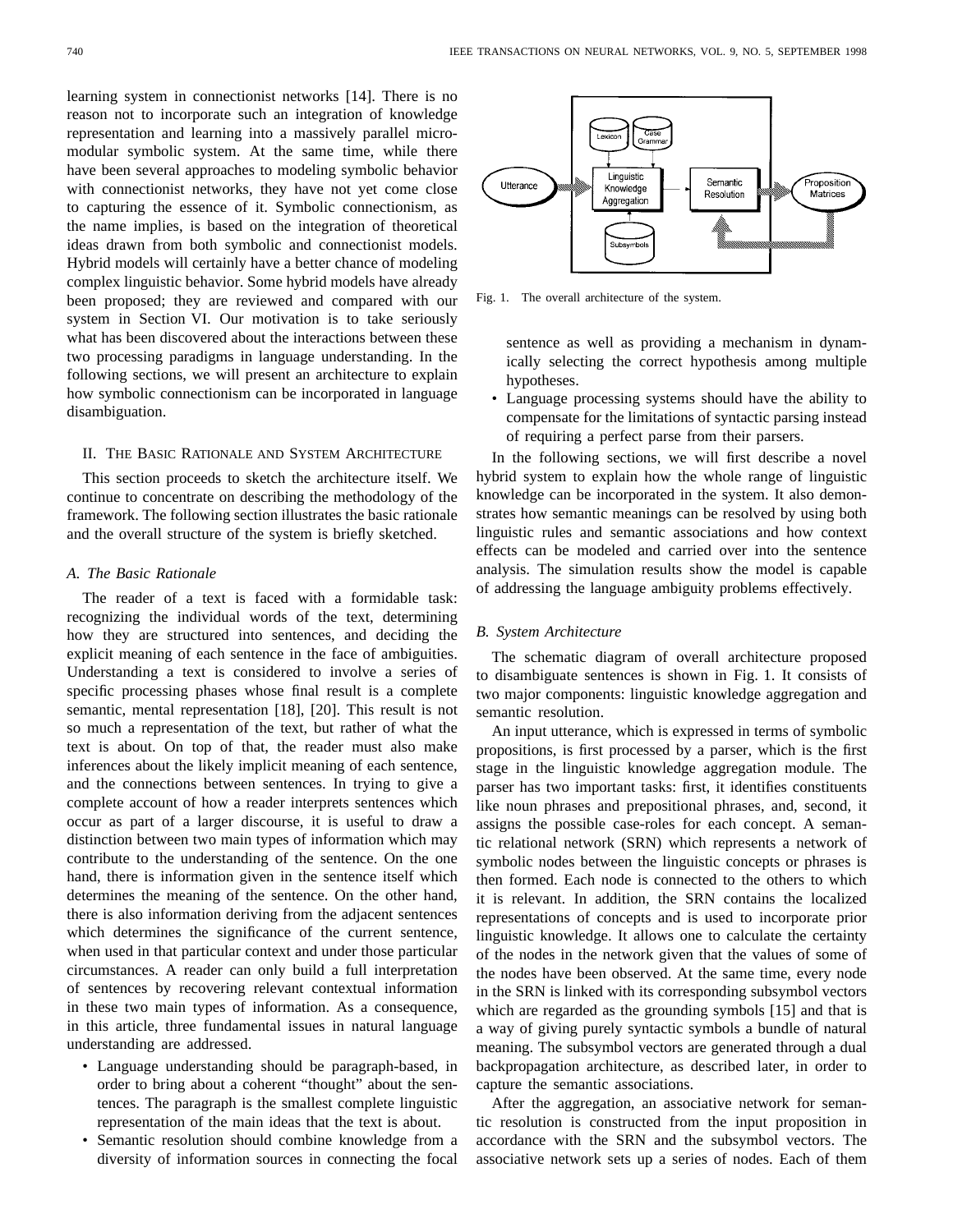

Fig. 2. The formation of the associative network in the semantic resolution after the linguistic knowledge aggregation process in analyzing the sentence "Rosalind went to a store." The associative network is a fully connected network in which each of the nodes represents one of the linguistic elements. Some of the nodes are activated in the SRN through symbolic reasoning, such as P1, C3, P7, P8 and P9, while others are the concepts of subsymbol vectors triggered in the interactions. Subsymbol vectors are the grounding symbols which encode the knowledge associated with the concepts.

represents one of the linguistic concepts or phrases that have occurred in the text being processed as shown in Fig. 2.

Connections among nodes have strength values indicating the degree of relevance of one concept to another. A semantic resolution is evoked in order to resolve the linguistic facts from sentences in a filtering fashion. As a result, multiple hypotheses about the input sentence among the nodes in the associative network are filtered out progressively by semantic resolution. The distilled hypothesis of each input sentence is stored in the form of a proposition matrix which is used as a knowledge source and can be carried over into the next input sentences. The whole architecture is intended to demonstrate how semantic meanings can be resolved by using both linguistic rules and semantic associations and how context effects can be modeled and carried over into the sentence analysis. Each component and their interactions are further described in detail as follows.

## III. LINGUISTIC KNOWLEDGE AGGREGATION

In order to resolve ambiguities in language understanding, our strategy in the knowledge aggregation is, first, to take in an input text, determine all the possible concepts that each word or phrase denotes, and identify all the possible caserole relationships that link these concepts. Obviously, it is a highly knowledge-intensive process. In order to utilize all the information accurately, this knowledge aggregation process is made as flexible as possible, requiring a minimum amount of customization for different sources of information. In this section, we will describe how the system is supported both by a semantic relational network and the subsymbol vectors. They are designed to provide generic information about word senses and semantic relations so that they will be able to handle texts spanning more than a single knowledge source.

#### *A. Semantic Relational Network*

The SRN is built prior to the semantic resolution of sentences. It is a Bayesian network which represents the linguistic



Rosalind walked to a store with her mum

Fig. 3. An example of semantic relational network, showing especially the proposition nodes.

knowledge of the input sentence and is used for semantic analysis [8]. For any input sentence, we adopt the propositional representation as proposed by many psycholinguists as the basic psychological processing units [2], [12], [19]. Initially, for each input proposition, a set of all possibly relevant nodes is extracted and forms a semantic relational network. The network we propose appears in Fig. 3 which depicts the general outline of the network. Fig. 3 shows how the information in the sentence

## (S-1) *Rosalind walked to a store with her mum*

could be represented in the semantic relational network. Elliptical nodes represent the concepts, such as node  $X_9$ representing the concept *Rosalind*, but not the lexical units. In addition, for each of the basic concept nodes, there is a caserole node associated with it. The organization of the nodes is not unique, particularly for the case-role nodes, as Fig. 3 might imply, but its spirit can be adopted for discussion purposes. Derivations can be found in the next section.

Node  $p_1$  in Fig. 3 stands for the main proposition. It is divided into other subpropositions  $X_2, X_3, \dots, X_6$ . On the other hand, if the proposition is embedded into another proposition, as in the sentence,

(S-2) *Patrick thought Rosalind walked to a store with her mum*

connections would be made to node  $p_1$ . Thus, these connections would indicate that the proposition node  $p_1$  is the argument of the predicate *Think*, i.e., *Think*(*Patrick*,  $p_1$ ). Fig. 3 should be viewed as a part of a much larger network. Each node in a semantic relational network represents a proposition or concept. The attached nodes are all the facts we know about the concepts. For instance, node  $X_8$  has many connections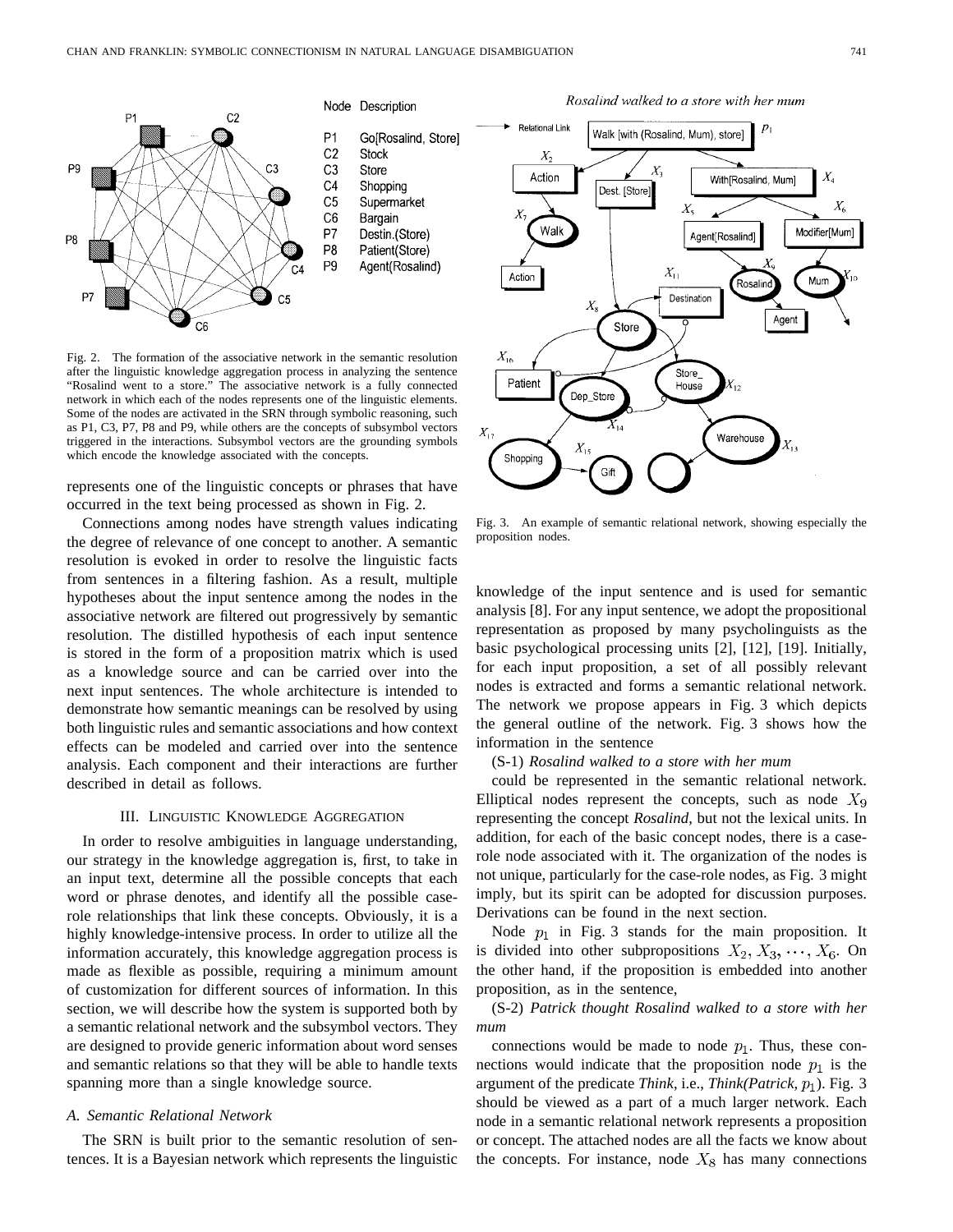

which specify the facts about the concept node *Store* as in Fig. 3.

The lower part of Fig. 3 shows in more detail the concept nodes and their interconnections for determining the correct meanings. Some of the implications that the concept nodes may reflect are also included. The semantic deep cases of each concept unit, such as the agent, patient, or destination based on Fillmore's case grammars [12] are also represented in our semantic relational networks. In addition to the case role, other knowledge concepts may also be included. For instance the node *Store* may have two child nodes *Dep\_store* and *Store\_house* which represent the fact that two of the possible meanings of *Store* are *Department store* and *Storehouse*. This gives our semantic relational network a feature called indexing by concept. That is, if we can retrieve a concept's location in memory, we will find adjacent to that location all the facts we know explicitly about this concept. The semantic relational network provides a complete description of the domain of analysis. Given this formalism, the conditional probabilities associated with input nodes indicate the possible roles and meanings for each concept and all probabilities can be calculated using Bayes' theorem as shown in (1)

$$
P(x_1, x_2, \dots, x_n) = \prod_i P(x_i | x_j; X_j \in \mathbf{P}(X_i)) \tag{1}
$$

where  $x_i$  are possible values at node  $X_i$ ,  $P(x_1, \dots, x_n)$ stands for  $P(X_1 = x_1 \cdots$  and  $X_n = x_n$ ), and  $P(X_i)$  is the set of parent nodes of node  $X_i$ .

From the standpoint of utilizing Bayesian networks as a modeling tool in semantic disambiguation, what needs to be done is to specify the parent nodes  $P(X_i)$ , for each node  $X_i$  and the conditional probability matrices associated with the links. In our semantic relational network, zero conditional matrices are to indicate the inhibitions between the nodes and they are denoted by the links with open circles at both ends. Zero links may arise when concepts, with both alternative meanings of a homonym, are constructed. For example, the activation of *Store\_house* will inhibit the *Dep\_store*, and as a result ensure the noncoexistence of both concepts in the final interpretation. The construction of the semantic relational network is summarized in Table I. Essentially, if input linguistic concepts match with the existing knowledge in the lexicon, the chunks of knowledge containing another piece of network are then constructed and appended to the corresponding nodes in the relational network. For example

$$
Dep\_store \rightarrow Shopping \rightarrow Gift
$$

may give positive links between the nodes *Dep\_store, Shopping*, and *Gift* and they are attached onto the node *Dep\_store* as constructed. Both alternative concept nodes of a homonym are constructed once encountered. In particular, for each concept, there are restrictions on the semantic cases that each linguistic entity may adopt and embed within the linguistic entity. These restrictions, in the form of probability matrices, are based on the occurrence of each concept in the proposition. For instance, the case of *Store*, in Fig. 3, can either be a destination or a patient, but not an agent or an action, since it is not at the relevant position in the proposition. Further, there are restrictions on the semantic cases that an action may adopt. For example, the action *Wake* must always take an agent or both an agent and a patient

$$
Wake(John)
$$
  

$$
Wake(John, Mary).
$$

This process need not be comprehensive but just powerful enough to ensure some of the plausible nodes are activated. The procedure for incremental network construction is described explicitly in Table I.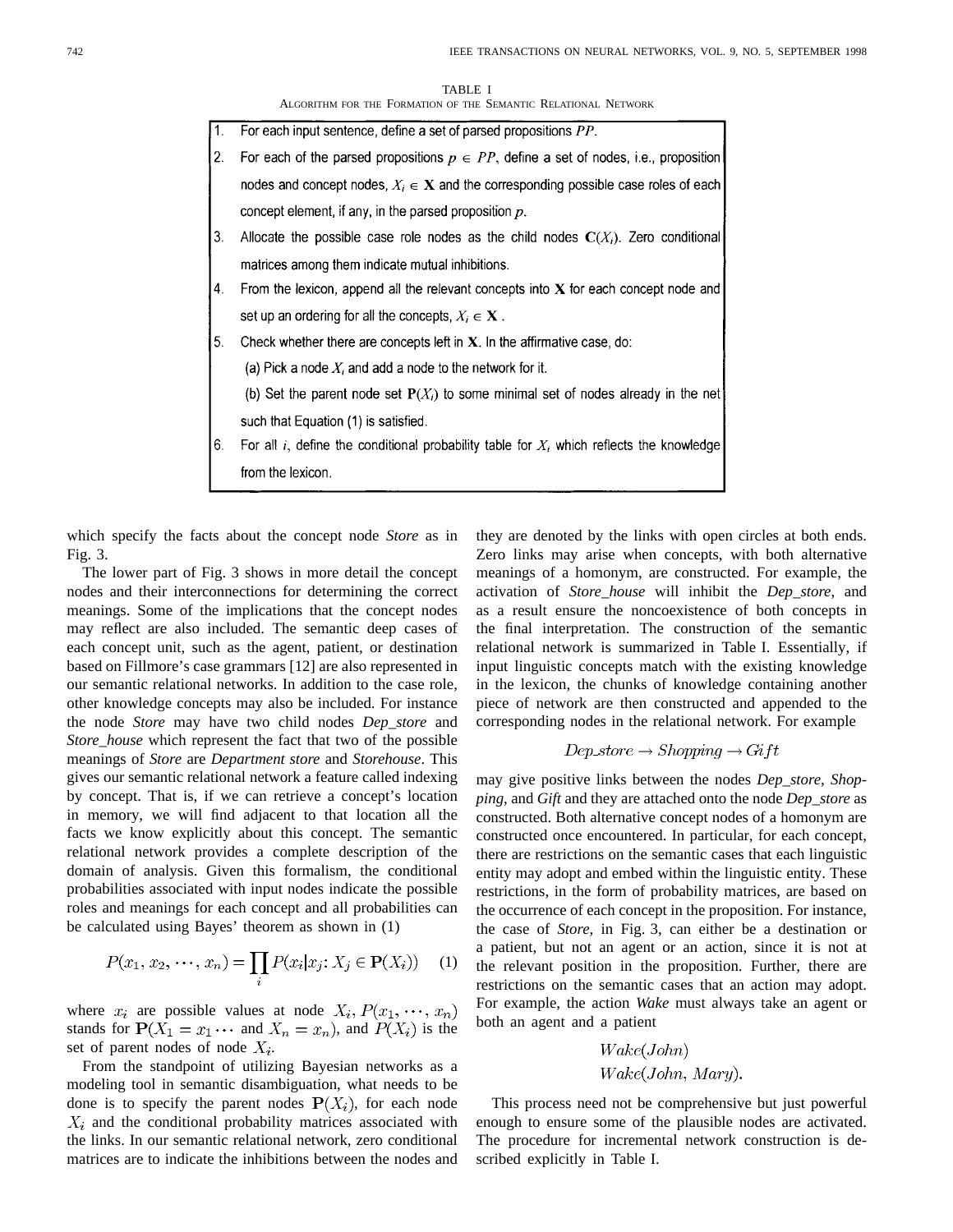#### *B. Formation of Subsymbol Vectors*

Many problems in applied natural language processing hinge on relating lexical units to others that are similar in meaning. Our subsymbol vectors provide a similarity measure between all lexical units in order to capture lexical preference which is the key to resolving ambiguity in natural language understanding [44]. Taraban and McClelland [41] also show that the structural models of language analysis are not in fact good predictors of human behavior in resolving ambiguity. Obviously, category formulation of lexical units is a fundamental problem in natural language understanding. Unfortunately, it is not clear where the necessary information about lexical preferences is to be found. Various techniques have been tried to group concepts or lexical units into appropriately related classes. Jensen and Binot [17] describe the use of dictionary definitions for disambiguation, but it is not easy to calculate the similarity between the lexical units.

Although there are many theories for studying lexical meanings, for many linguists the sense of lexical items has at least one fundamental characteristic—it has a bundle of elementary semantic components. Imagine being asked what *boy* means. One might answer by listing the semantic triples that seem to be necessary for something to be a *boy*, say

$$
\langle boy \rangle - \langle a - kind - of \rangle - \langle human \rangle
$$
  

$$
\langle boy \rangle - \langle is \rangle - \langle male \rangle
$$
  

$$
\langle boy \rangle - \langle is \rangle - \langle nonadult \rangle.
$$

The sense of boy has been broken up into components. This componential approach for linguistic information is the basis of our subsymbol vector formation. The formation of subsymbol vectors, inspired by Dyer *et al.* [10], is achieved through a dual backpropagation neural network [6], [7]. It maps the triples,  $\langle lexical\_item1 \rangle - \langle relation \rangle - \langle lexical\_item2 \rangle$ , through a recursive process. To transform a specific lexical item, say *lexical item*1, into a subsymbol vector, we manually collect all the triples that relate to  $lexical\_item1$ . After constructing these semantic triples, the semantic relations,  $relation$ , of the lexical item are input into a backpropagation network with the *lexical item*2 as the target output. The resultant weight matrix in the backpropagation network is compressed. As a consequence, the subsymbol vector of the  $lexical\ item1$  is gradually formed. Our subsymbol vectors are acquired through an automatic learning procedure, rather than encoded manually, in contrast to the system proposed by McClelland and Kawamoto [25]. In their system, each word is classified along a number of dimensions (such as human, softness, gender), and the resulting bits are concatenated into a long representation vector. Their hard-coded representations, however, hamper the development of the system to a larger scale. In addition, our approach differs from the subsymbolic representations proposed by Miikkulainen [26], since our subsymbol vectors have no special clone mechanism and the vectors are arranged on a semantic basis. As a result, the lexical cohesion that arises from semantic relationships between lexical units can be achieved. Fig. 4 shows some of the subsymbol vectors. Each of them is a 16-dimensional data vector which associates with its semantic meaning. It



Fig. 4. Sample of subsymbol vectors formed in a dual backpropagation neural network.

is most appropriate to regard the subsymbol vectors as sets of clues that constrain the meanings of the lexical units. The use of subsymbol vectors for sense disambiguation is also comparable to approaches that favor sense linked in a semantic network. In fact, our subsymbol vectors capture most of the useful associations found in semantic networks without specifying what the exact nature of the associations are. As a result, no redundant paths need to be traced and no extra mechanism is needed to prevent the side-tracking of all possible paths. Associations using subsymbol vectors are fairly straightforward. On the other hand, it is conceivable that lexical items with similar meanings are represented using profiles which are similar but not identical, such as the subsymbol vectors of bank and credit union. As a result, a whole spectrum of lexical similarity and cohesion can be captured. These subsymbol vectors allow a greater tolerance of errors in activation values. This is certainly not the case with conventional symbolic approaches to the representation of meanings, such as in semantic networks. The similarity measure between the subsymbol vectors is therefore defined by

$$
S(x_i, x_j) = \begin{cases} \langle x_i, x_j \rangle & \text{if } \langle x_i, x_j \rangle \ge d_{\text{max}} \\ 0 & \text{otherwise} \end{cases}
$$
 (2)

where  $\langle x_i, x_j \rangle$  is the dot product of the subsymbol vectors  $x_i, x_j$  and  $d_{\text{max}}$  is proportional to the number of subsymbol vectors in the system.

In short, symbolic reasoning is hard to implement computationally, because it leads to a blowout of computational complexity, and also requires knowledge of many probabilities that in fact one does not know; connectionist associations nicely complement the deficiencies in the symbolic paradigm, and have proved sophisticated in many areas where depth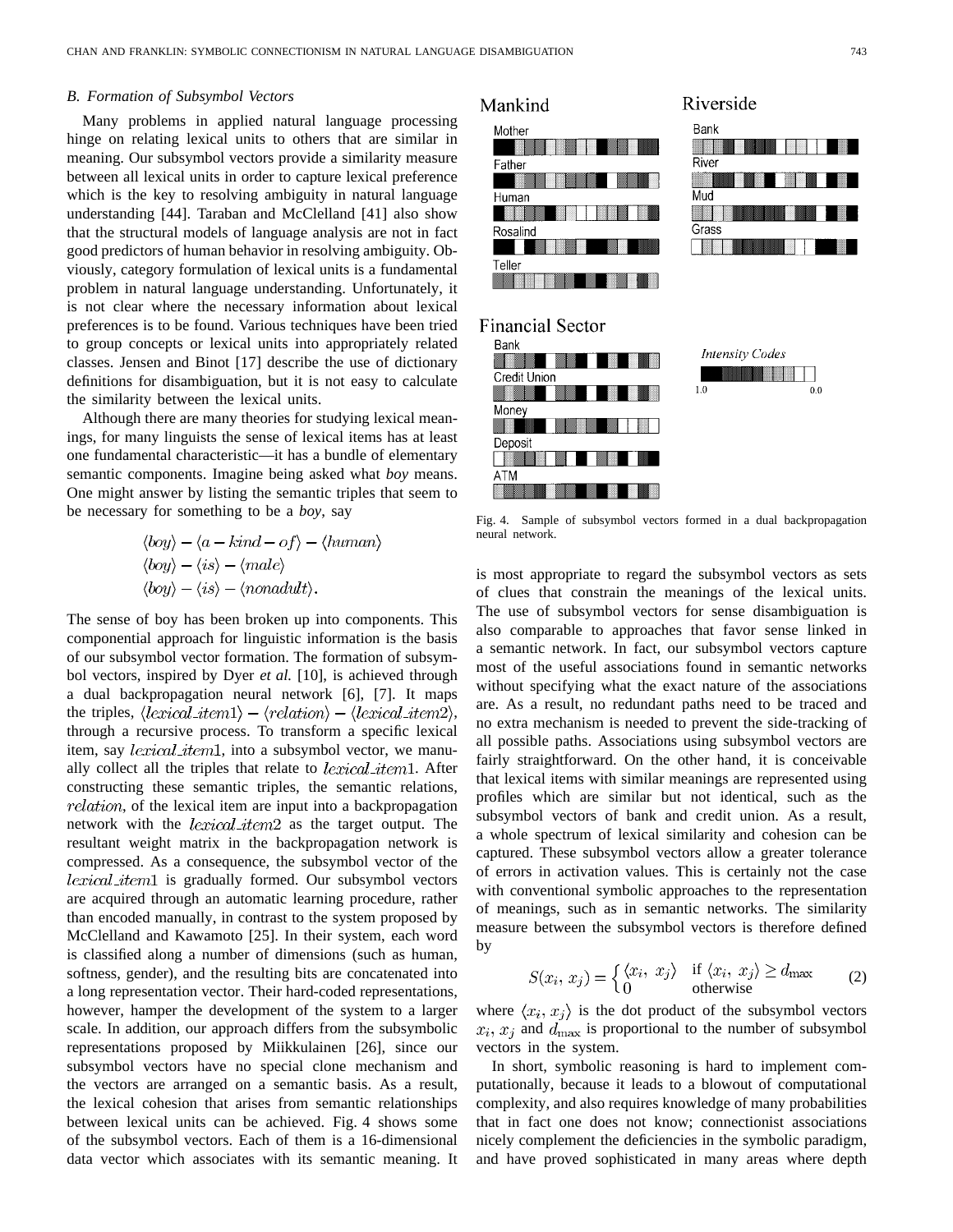of reasoning is not required, in particular in sentence interpretation. On the other hand, it is not straightforward to calculate the semantic distances between lexical items in a semantic network. In order to discover the relative strength of association between the lexical units to support the higherlevel reasoning in our system, our subsymbol vectors are developed through an automatic learning procedure. These subsymbol vectors serve as a means to reflect the lexical cohesion which is the result of a chain of related words that contribute to the continuity of lexical meaning. The lexical cohesion, as shown in the simulations below, provides an easyto-determine context to aid in the resolution of ambiguity and in the narrowing to a specific meaning of a word. Moreover, our subsymbol vectors measure the similarity not simply between pairs of words but over a succession of a number of nearby related words spanning a topical unit of the text.

## *C. Linking the Semantic Relational Network with Subsymbol Vectors*

In order to retrieve the related semantic meanings of each lexical item in the linguistic processing, once a concept node in the semantic relational network is activated by an external input, usually the input proposition, the related subsymbol vectors will be activated subsequently as shown in Fig. 5. All the activations of concept nodes in the semantic relational network are dispersed via the manifold links between two sets of subsymbol vectors representing an antecedent and a consequent of a relational link, respectively. At the same time, some of the subsymbol vectors will also be activated despite not being involved in the relational links in the relational network. Subsymbol vectors having high similarity measure defined by (2) will also be activated. As a result, activations are propagated, in a massively parallel fashion, from an input proposition down to the subsymbol vectors. The parallelism in this structure accounts well for the similar parallelism and spontaneity in human reasoning processes [4], [38]. Moreover, the later constraint satisfaction mechanism ensures that the system avoids the problem of combinatorial explosion of search along all possible paths, which afflicts similar purely symbolic spreading activation systems. Next, we will explain how this mechanism can be incorporated into our linguistic resolution process.

## IV. THE SEMANTIC RESOLUTION PROCESS

In most accounts of what a reader does during comprehending a discourse, it is accepted that readers generate a rich variety of potential inferences while they construct a situation model of what the text is about [18], [42]. It is undisputed that a diversity of linguistic knowledge and discourse contexts facilitates the final interpretation of a syntactically or semantically ambiguous sentence. Comprehending a text is a cyclical process, with the processing cycle roughly corresponding to propositions [20]. In each processing cycle, whenever a proposition is encountered, all its possible meanings are facilitated but then, irrelevant possibilities are rapidly eliminated in the understanding process. In our approach, after the knowledge aggregation process, an associative network



Fig. 5. A fragment showing the connections between the semantic relational network (SRN) and the corresponding subsymbol vectors. The deductions in the SRN are mirrored onto their corresponding subsymbol vectors.

for semantic resolution is then constructed from the input proposition in accordance with the SRN and the subsymbol vectors in each processing cycle. A semantic resolution process which is a kind of parallel constraint satisfaction process is then employed to form a coherent structure in the associative network. We will show the detailed resolution process in the following.

#### *A. An Associative Network for Semantic Resolution*

As shown in the foregoing sections, knowledge is first extracted from both the linguistic deduction in the SRN, semantic associations, by means of the subsymbol vectors, and their interrelations. The extraction provides relations between two pieces of implicitly or explicitly stated information. The likelihood of extraction depends on the strength of links both in the semantic relational network and the similarity of the subsymbol vectors. This process is local, associative, and without guidance and control of any central agent. Obviously, under this mechanism, the information which is less relevant, in terms of activation, to the input proposition will also be extracted. Certainly, these irrelevant concepts are unlikely to make any contribution to our semantic understanding. In order to utilize the knowledge in the SRN and the subsymbol vectors efficiently, an associative network in which every element corresponds to the highly activated concept throughout the extraction is first constructed before the semantic resolution process. To clarify the foregoing, let us denote the associative network by a knowledge matrix **K** where  $\mathbf{K}(i, j)$  specifies the strength of the link between nodes  $i$  and  $j$  in the associative network. The construction of the matrix  $K$  makes use of the linguistic deduction in the SRN and semantic associations in the subsymbol vectors. The retrieval process involves instantiating a set of elements corresponding to the input proposition by

• first setting evidence for the input proposition to unity and activating the related concept nodes from the semantic relational network;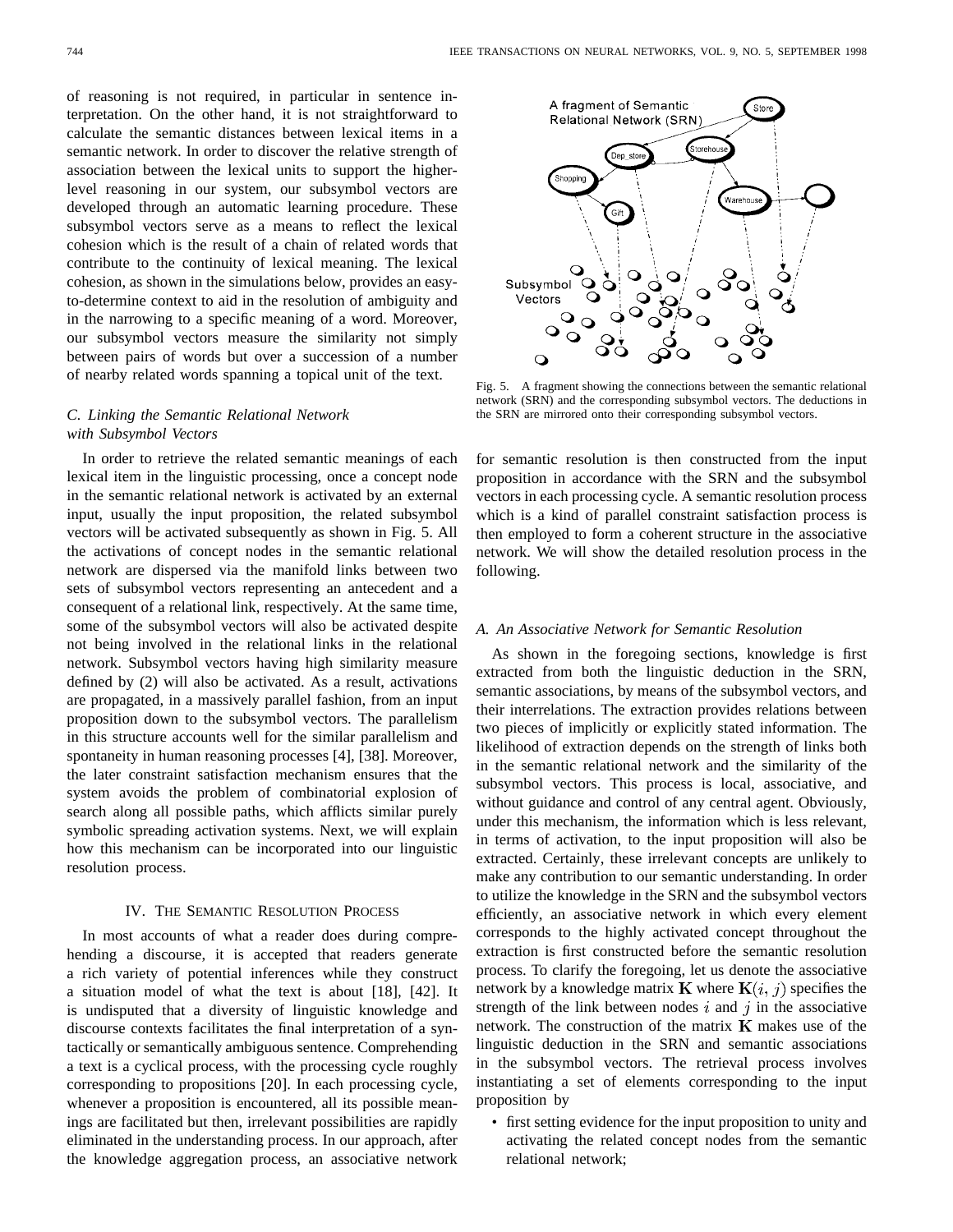#### TABLE II

ALGORITHM FOR THE FORMATION OF KNOWLEDGE MATRIX **K** IN THE ASSOCIATIVE NETWORK

| 1. | Propagate the initial evidence vector, which is a unit vector, from the input proposition                           |
|----|---------------------------------------------------------------------------------------------------------------------|
|    | $p$ of the semantic relational network down to its concept nodes.                                                   |
| 2. | For each extracted linguistic concept $X_i$ , with the degree of belief $DB_i > t_c$ , of the input                 |
|    | proposition p, initialize a corresponding initial evidence vector $(e_1, , e_n)$ , i.e.,                            |
|    | if $X_i$ belongs to $p, e_i \leftarrow 1$ , else $e_i = 0$ when $i \neq j$ .                                        |
|    | if $X_i$ is an element in the semantic relational network, $e_i \leftarrow DB_i$ , else $e_i = 0$ when $i \neq j$ . |
|    | Each evidence vector serves as an independent evidence.                                                             |
| 3. | At the same time, for each extracted linguistic concept $X_i$ , activate all of the highly                          |
|    | associated subsymbol vectors and define the evidence vector for all the activated                                   |
|    | subsymbol vectors $G_k$ as                                                                                          |
|    | if $G_k$ is the subsymbol vector triggered by $X_i$ , then $e_k \leftarrow \max(DB_i \times S(G_i, G_k))$ over all  |
|    | <i>i</i> while others are set to zero, where $S(x, y)$ is defined in Eqn.(2).                                       |
| 4. | For each evidence vector, propagate the evidence through the semantic relational                                    |
|    | network.                                                                                                            |
| 5. | If the maximal implication chains have been traversed, the resulting vector is assigned                             |
|    | as the corresponding column of the knowledge matrix.                                                                |
| 6. | Goto step 4 until all the columns of the knowledge matrix are complete.                                             |

- for each of these activated nodes with a high degree of belief, selecting a small number of its most closely associated neighbors from the subsymbol vectors with high similarity measure;
- for the concept node  $i$ , calculating its impact on the concept node  $j$  through the SRN;
- for all pairs of nodes that have been generated, assigning the calculated impacts into the knowledge matrix.

An important feature of the model, which has not been brought out so far, is the formation of the evidence vector. After activating all the related concepts both from the semantic relational network and the associated subsymbol vectors, each activated concept serves as an independent piece of evidence as shown in Table II and has its own evidence vector  $E$ . The following criteria are used to determine the evidence of each concept.

- 1) If the concepts are directly derived from the proposition, their evidences are set to be unity.
- 2) If the concepts are deduced through the links in the semantic relational network, their evidence values are assigned according to their degree of belief propagated from the main proposition.
- 3) If entities are not involved in any links, their evidences are assigned to be the similarity measure, as discussed in (2), of their closest activated nodes.

The formation of knowledge matrix can be summarized in the algorithm as shown in Table II.

## *B. The Semantic Resolution Process*

The retrieval process described above uses weak, robust construction rules and is followed by a spreading activation stage of hybrid inferences in the semantic resolution process. The process is used to integrate the meanings in the associative network into a coherent whole. It strengthens the contextually appropriate elements and inhibits unrelated and inappropriate ones, so that smart and complex deductions can be achieved. Each element in the associative network has some sort of activation value, i.e., central, important concepts are more highly activated than peripheral ones. In other words, the process is able to reduce the dimensionality of the stimulus so that a very complicated stimulus could act as if only a small number of independent elements are involved. This process can be used to exclude unwanted elements from the associative network. The algorithm for the resolution process is described in Table III below.

Initially,  $U(0)$ , representing the initial activation values of all concepts, is passed into the knowledge matrix  $K$ . The process is defined as the repeated application of the function  $\varphi$  until convergence. For each of the vectors U, the vector  $\varphi(\mathbf{U})$  is calculated which represents the updated activity. This procedure is applied repeatedly and is an analogy of the spreading activation process through a vector–matrix multiplication [21]. Continued spreading by repeated vector multiplication leads to equilibration. The process stops at iteration m if  $|\mathbf{U}(m) - \mathbf{U}(m-1)| < t_u$ . It is a kind of parallel constraint satisfaction process. The final activation vector shows how strongly related items have strengthened each other, while unrelated or contradictory items have near zero activation values. They will have become deactivated in the semantic resolution process either because they are not strongly connected with the main part of the associative network or because they are inhibited by activated nodes in the network.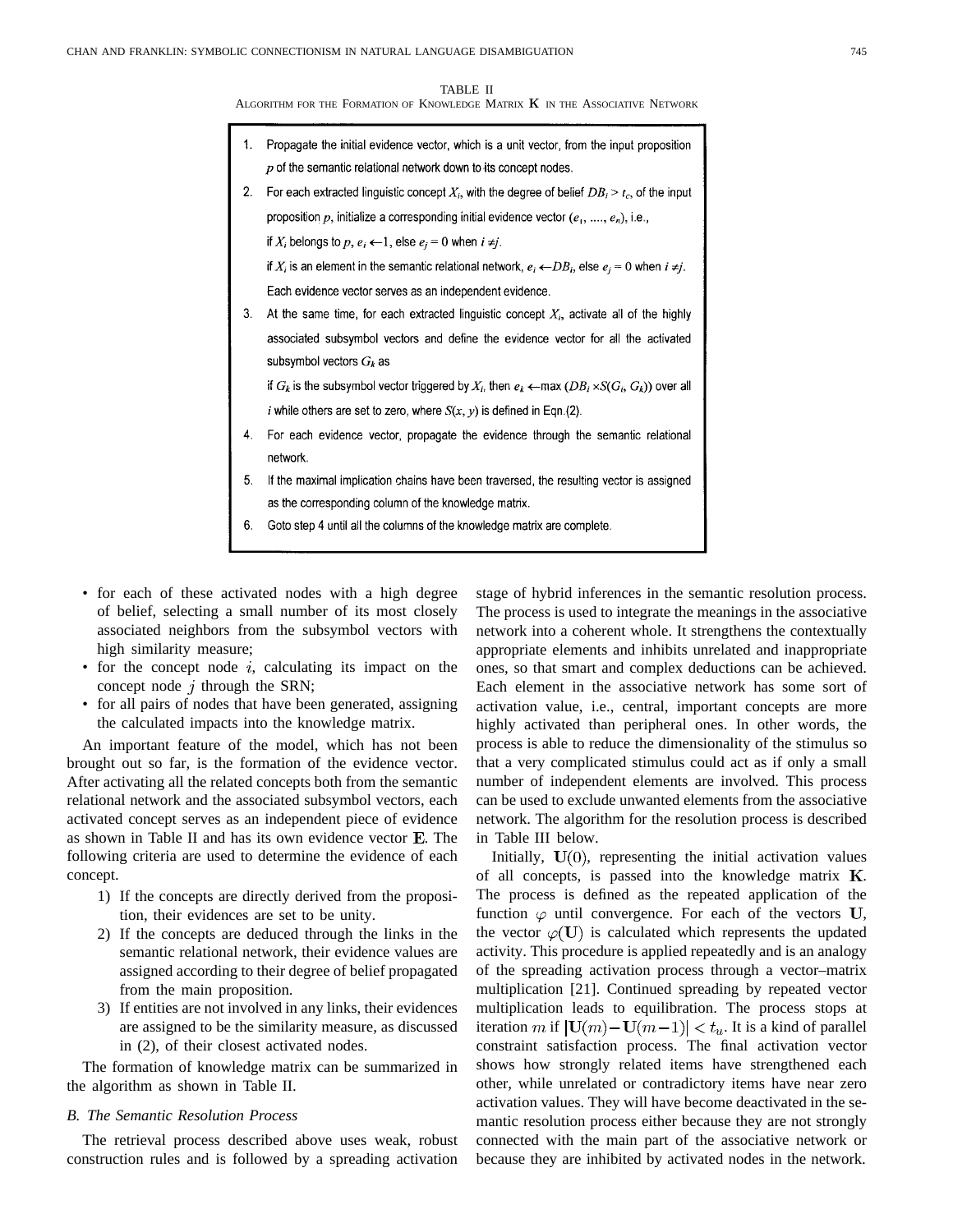

THE ALGORITHM FOR THE SEMANTIC RESOLUTION PROCESS IN THE ASSOCIATIVE NETWORK

- 1. Set up the associative network and the knowledge matrix K as described in Table II. These elements form a fully connected network.
- 2. Associated with each element is a real number called its activation level, which represents the element's strength. The vector U is defined by  $U(t) = (u_1, ..., u_n)$ , where  $u_i$  is the activation level for the element  $i$  and  $n$  is the number of elements extracted from the SRN and the related subsymbol vectors at some discrete time  $t$ .
- 3. Production firings direct the flow of activation from one element, the source, to another element through the knowledge matrix  $K$  and then are subjected to a normalizing operation. Mathematically, they are defined by the function

 $\varphi: R^n \to R^n$ ,  $\varphi(U) = \varphi_2(\varphi_1(U))$ , where

(i)  $\varphi_1(\mathbf{U}) = \mathbf{U} \mathbf{K}$ , that is,  $\varphi_1$  is a linear mapping given by multiplication by the matrix  $K$ .

(ii) 
$$
\varphi_2(\mathbf{U}) = \frac{\mathbf{U}}{\sum_{i \in \mathbb{N}} |u_i|}
$$

4. Continued excitation by repeated vector multiplication leads to equilibration. The process stops at iteration m if the  $|U(m) - U(m-1)| \le t_u$  where  $t_u$  is the tolerance, another preset threshold which is used to control the accuracy of convergence in the process.

## *C. Memory Representation of Sentences*

After the semantic resolution process, the remaining linguistic elements are contextually relevant and all conflicts and irrelevancies should have been eliminated. They form a proposition space, though use of this term is not intended to imply that the information in a space is limited to metric or visual properties. A given proposition space is a complex collection of information that contains the *distilled* elements, lexical, syntactic, and semantic information, as well as associative and contextual information. Fig. 6 shows one of the proposition spaces obtained after analyzing the sentence, *Rosalind went to a store to buy a present*.

In order to specify how strongly each distilled linguistic element in the sentence is related to every other, the elements constructed from the sentence and their interrelations are translated into a *proposition matrix*  $\Gamma$  where the rows and the columns correspond to the distilled linguistic elements and the connections between them are represented by the nonzero entries. Unlike the knowledge matrix  $K$ , the proposition matrix  $\Gamma$  is constructed from the asymptotic activation of each element. It represents the interrelations between elements remaining after the semantic resolution process. The strength of connection between elements is defined as

$$
\Gamma(r, s) = u_r \times u_s \tag{3}
$$

where  $u_r$ ,  $u_s$  are the final asymptotic activation values of the  $r$ th and  $s$ th linguistic elements, respectively, as shown in the right-most column in Fig. 6(a).

The diagonal values of  $\Gamma$  represent the strength of linguistic elements in the space and the off-diagonal elements represent the strength of the relations between any two elements. The element with largest strength is said to be the *dominant node* of the sentence while the others are called the *context nodes*. Fig. 6(b) shows the corresponding dominant node and context nodes. The proposition, *GO*[*Rosalind, Store*], is the dominant linguistic node with the largest strength,  $u_r \times$  $u_r$ , for the sentence. Fig. 6 also illustrates the connection strengths between the dominant node and its context nodes and demonstrates the computation of the connection strengths in the sentence. For each input sentence, the proposition matrix  $\Gamma$  summarizes the interrelations among the distilled elements constructed in the sentence. In addition, the activation of the ith sentence  $\Omega_i$ , is defined by

$$
\Omega_i = \Sigma \Gamma(m, m)
$$
 over all nodes m in the *i*th sentence. (4)

Clearly, the activation of a sentence relies on the number of the concepts activated and persevered with in the process of semantic resolution. If the number of the activated concepts is large in a sentence, then it is highly activated with greater significance.

#### V. ANNOTATED SIMULATIONS AND APPLICATIONS

A system prototype is written in C and implemented on a DEC 5000/20 under the UNIX environment. Links between nodes in our semantic relational network are represented by memory pointers in C. There are around 400 nodes encoded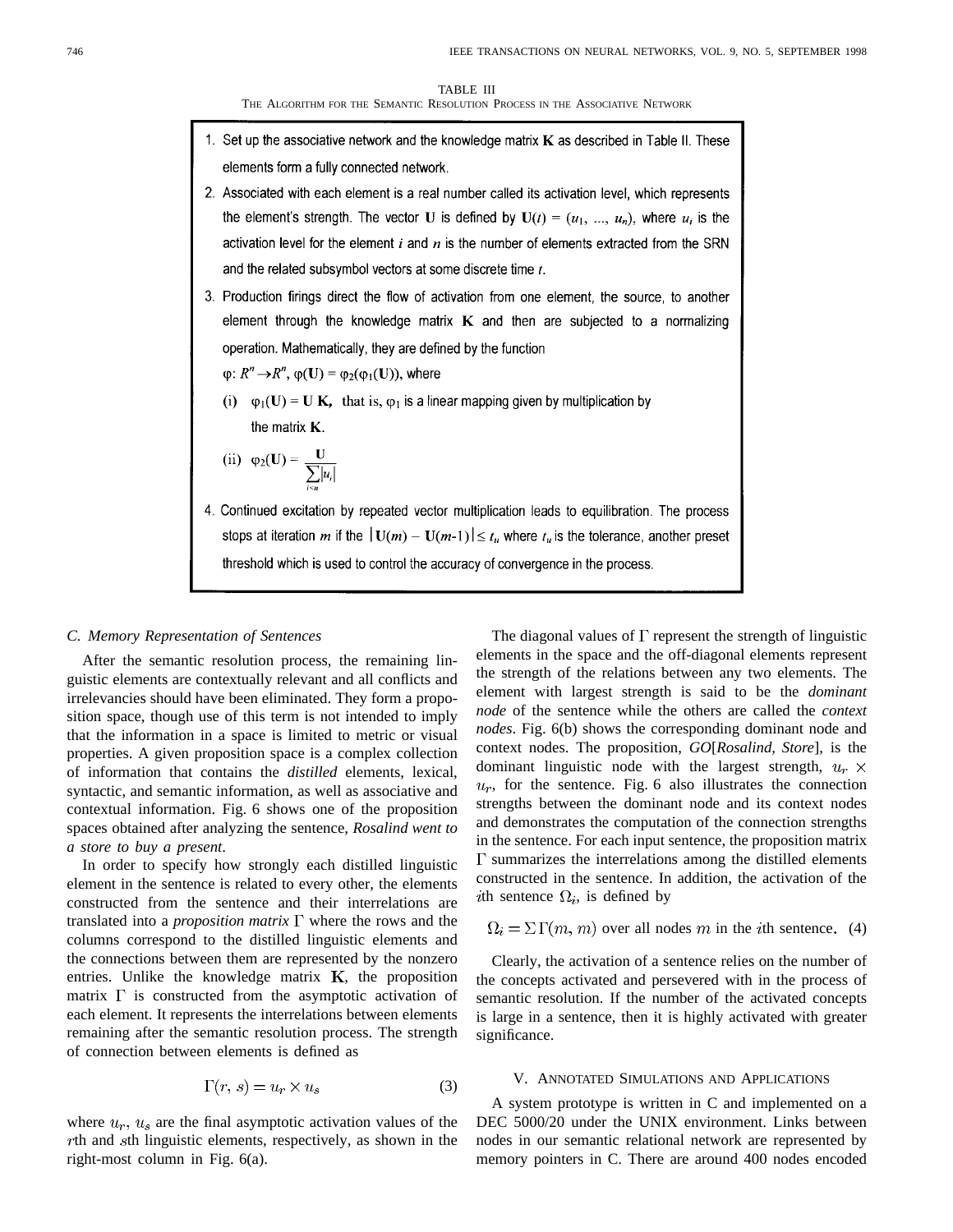

Fig. 6. (a) After reading a sentence, *Rosalind went to a store to buy a present*, a fully connected network with rough, or even outright contradictory nodes is formed and subjected to the semantic resolution process. The top right column shows the asymptotic activation after the process. It is apparent that the incorrect meaning of *Store, Storehouse,* is deactivated. (b) After analyzing a sentence *Rosalind went to a store to buy a present* in a semantic resolution process, a proposition space is formed containing the distilled linguistic elements which may be classified into dominant nodes or context nodes.

in the lexicon and not less than three dozen of them are triggered for every input utterance both in the semantic relational network and in the subsymbol vectors. In order to demonstrate the foregoing in more detail, in this section, we present a number of simulations that demonstrate the capability of the architecture in accounting for certain kinds of case-role resolution, semantic disambiguation and anaphora resolution, to supplement, verify and strengthen our theoretical considerations above. The detection of inconsistencies in texts has been widely studied by researchers studying linguistic comprehension. In the three different applications with detailed discussions presented below, we will exhibit how the system deals with case-role resolution, lexical disambiguation as well as anaphora resolution. Each of them shows one of the aspects of human sentence processing.

### *A. Case-Role Resolution*

To illustrate how the model can account for applying contextual constraints in sentences to arrive at a conceptually consistent case-role resolution, let us first compare the following sentences.

(\*) *Rosalind walked to a store with her mum.*

(\*\*) *Rosalind walked to a store with her stick.*

In the former, the correct interpretation is to attach the prepositional phrase, *with her mum*, to the agent *Rosalind* as an agent modifier while, in the second case, it is more Rosalind walked to a store with her mum



Fig. 7. The semantic relational network for two possible case-role resolutions.

appropriate to attach the phrase, *with her stick*, to the verb *walked* to indicate it is an instrument of the action *Walk*. The two different interpretations in the form of propositions can be shown as follows:

(\*)' *Walk*[Agent: *with(Rosalind, Mum)*, Destination: *Store*] (\*\*)' *Walk*[Agent: *Rosalind*, Destination: *Store*, Instrument: *Stick*]

The problem remaining is how our system can cope with these two subtle case-role interpretations whenever a sentence is input, say,

(S-3) *Rosalind walked to a store with her mum*.

In order to resolve the case role in the sentence (S-3), in this empirical study, two possible interpretations are represented using different proposition formats. The modifier-role of *Mum* for the agent *Rosalind* in the sentence is represented as *Walk*[Agent: *with*(*Rosalind, Mum*), Destination: *Store*] while the instrument-role of *Mum* for the action *Walk* is represented as *Walk*[Agent: *Rosalind*, Destination: *Store*, Instrument: *Mum*].

Fig. 7 shows the semantic relational network of the input utterance. Both of these interpretations are activated in parallel, and concept nodes are added. To simplify the example, all the elaborations are ignored and only the most essential are displayed. Obviously, the two potential propositions are connected by inhibitor links to ensure their noncoexistence in the final interpretation. More importantly, in this example, the meaning of the last word is decisive. The concept *Mum* is connected to two possible case-roles, *Instrument[Mum]* and *Modifier[Mum]* due to the two different proposition formats and they inhibit each other as shown in the figure. Fig. 8 shows the corresponding associative network so formed. The initial activation of each node is shown as  $U(0)$  in Fig. 8. Due to the weak prior probability of *Instrument* given *Mum*, the activations of the node *Instrument[Mum]* and *Walk[Rosalind, Store, Mum]* are imperiled. In contrast, buoyed by the closed associations with *Rosalind*, *Mum*, and *human* in terms of subsymbol vectors as shown in Fig. 4, this leads to the dominant role of the node *With[Rosalind, Mum]*. As a result, by reading the final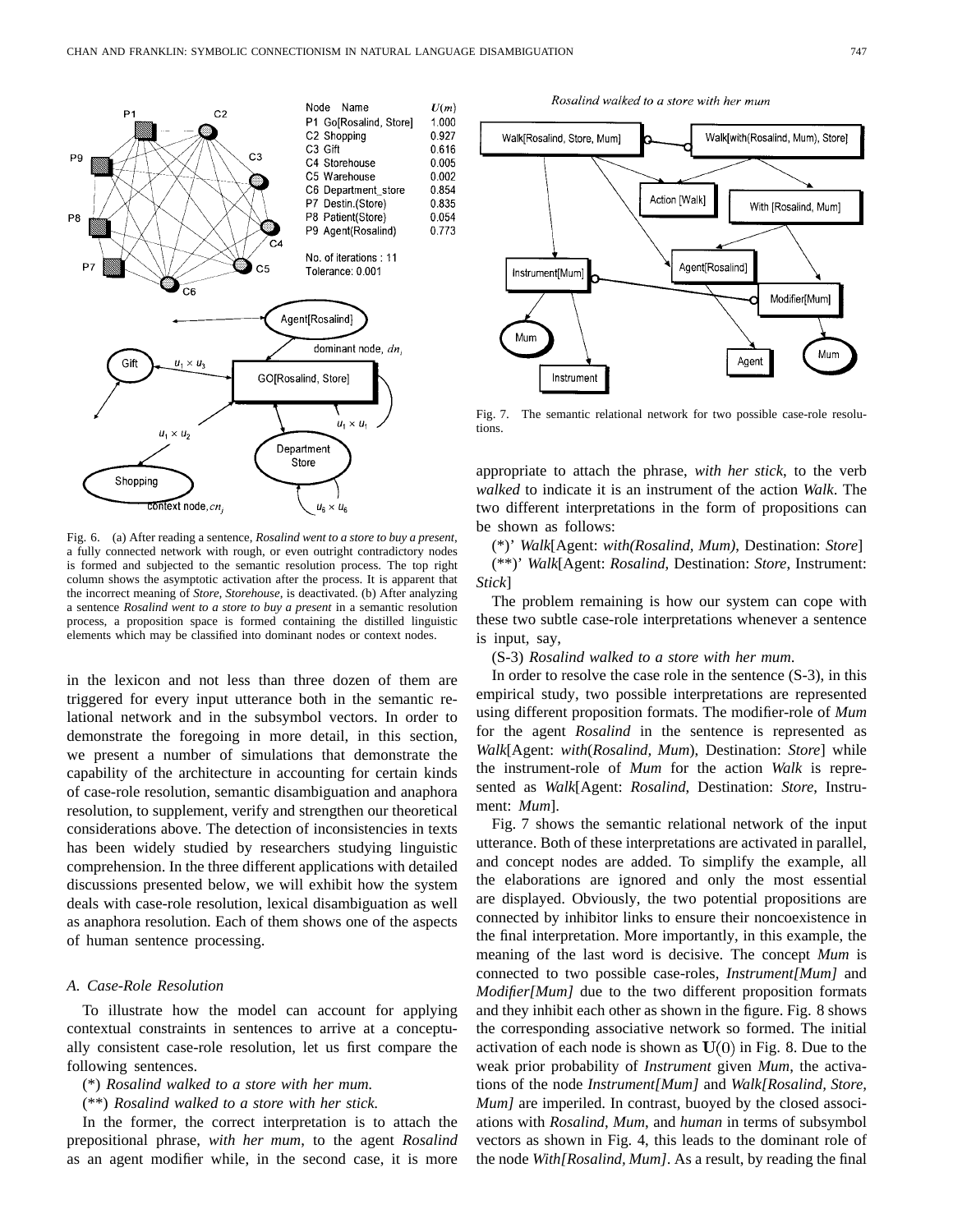

Fig. 8. The resulting associative network for case-role resolution.

| Sentences                                                                                                                                                                                                                           | Propositions                                                                                                                |
|-------------------------------------------------------------------------------------------------------------------------------------------------------------------------------------------------------------------------------------|-----------------------------------------------------------------------------------------------------------------------------|
| 1. Rosalind walked to a store with her mum. Walk[With(Rosalind, Mum), Store]<br>2. She wanted to give her mum a present.<br>3. Rosalind found out that<br>everything was too expensive.<br>4 She decided to knit a sweater for her. | WTG[She, Mum, Present]<br>Is [Everything, Expensive]<br>Find[Rosalind, Is[Everything, Expensive]]<br>DTK[She, Her, Sweater] |
|                                                                                                                                                                                                                                     | $WTG =$ want to give<br>Note:                                                                                               |

Fig. 9. Propositional coding for the excerpt.

activation of each element in the associative network as shown in the rightmost column of Fig. 8, *Walk[With(Rosalind, Mum), Store]* wins the competition in the network. After 24 iterations, the semantic resolution process deactivates the inappropriate instrument attachment proposition. The three nodes representing the incorrect interpretations *Instrument, Instrument[Mum],* and *Walk[Rosalind, Store, Mum]* are deactivated while the embedded proposition *With(Rosalind, Mum)* remains highly activated.

The top rightmost column in Fig. 8 indicates the asymptotic activation vector in the case-role resolution of the sentence (S-3). Obviously, if the sentence

#### (S-4) *Rosalind walked to a store with her stick.*

is input, the semantic relational network is broadly identical. The associative network differs only with respect to how the meaning of the concept *Stick* emerges as having a strong association with *Instrument*. The discrepancy between the groups *Rosalind* and *Stick* as well as the strong association between *Stick* and *Instrument* cause the activation of *Walk[With(Rosalind, Stick), Store]* to decay. As a result, the proposition *Walk*[Agent: *Rosalind*, Destination: *Store*, Instrument: *Stick*] will survive against the proposition *Walk*[Agent: *With(Rosalind, Stick)*, Destination: *Store*]. This demonstrates that the system has some capabilities in remedying case-role assignment by taking into account both world and linguistic knowledge, without demanding that either kind of knowledge be dominant.

## *B. Lexical Disambiguation*

 $DTK = decide to knit$ 

Our second application concerns the use of context to achieve word-sense disambiguation. Let us consider the following narrative excerpt: *Rosalind walked to a store with her mum. She wanted to give her mum a present. Rosalind found out that everything was too expensive. She decided to knit a sweater for her.*

The following context propositions are extracted from the narrative excerpt as in Fig. 9. Now, suppose the excerpt is processed in five cycles, one for each of the propositions.

It is quite difficult to differentiate what the *Store* is in the first sentence. In order to demonstrate the disambiguating property of the framework, first suppose the word *Store* is presented as in Fig. 5. It activates the nodes *Storehouse* and *Dep\_store*, plus some other associates both from the semantic relational network and their associated subsymbol vectors. The associative network is formed as in Fig. 10 and semantic resolution is achieved with the initial activation  $U(0)$  where Fig. 10 shows the graphical representation of the simulation result. The top right column in the figure shows the asymptotic activation vector  $U(m)$ . It is obvious that *Storehouse* seems to dominate *Dep\_store*, based on the encoded knowledge. However, the concept *Dep\_store* is compatible with the context so far. While the concept *Present* is input via the next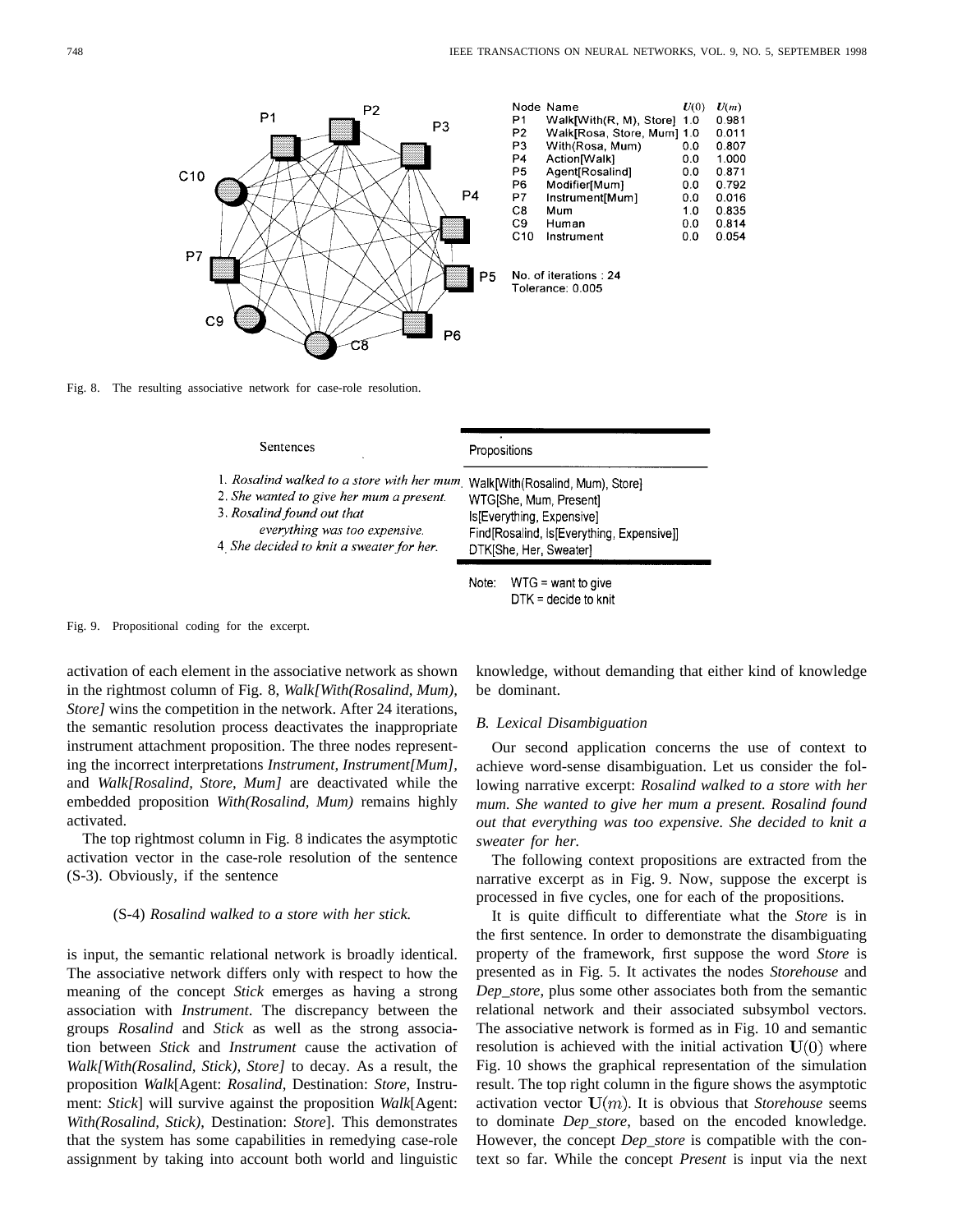

Fig. 10. Connections in associative network in lexical disambiguation after the first sentence has been processed (only the related nodes in the disambiguation are shown).



Fig. 11. The asymptotic activations of the related nodes after *Present* is involved.

sentence in the next processing cycle, the similarity measure to its activated closest node *Gift* is calculated as associated subsymbol vectors. A new knowledge matrix,  $K^*$  and a new activation vector  $U^*$ , are constructed as before. The activation values of the competing linguistic concepts in the semantic resolution process are displayed in Fig. 11.

After the semantic resolution is complete, the elements representing the incorrect meaning of *Store*, such as *Storehouse*, are deactivated, while the propositions representing *Dep\_store*, *Gift* remain highly activated. This shows the word *Store* is more closely related with the concepts *Dep\_store*, *Gift*, *Present* or *Shopping*. After the first two sentences have been processed, the system successfully integrates the word *Store* with its context.

#### *C. Anaphora Resolution*

In the examples so far, we have used one or two sentences to build up the associative network. Another simulation concerns the use of existing sentence context to arrive at a conceptually consistent interpretation. We try to resolve the problem of multiple pronoun referents, the *She* and *her* in the fourth sentence of the above narrative excerpt as shown in Fig. 9.

(S-5) *She decided to knit a sweater for her.*

Our approach uses different propositional representations to designate alternative interpretations. Propositions are constructed for both possibilities as the referents of *She, DTK[Rosalind, Mum, Sweater]* and *DTK[Mum, Rosalind, Sweater]*. The process of associative elaboration generates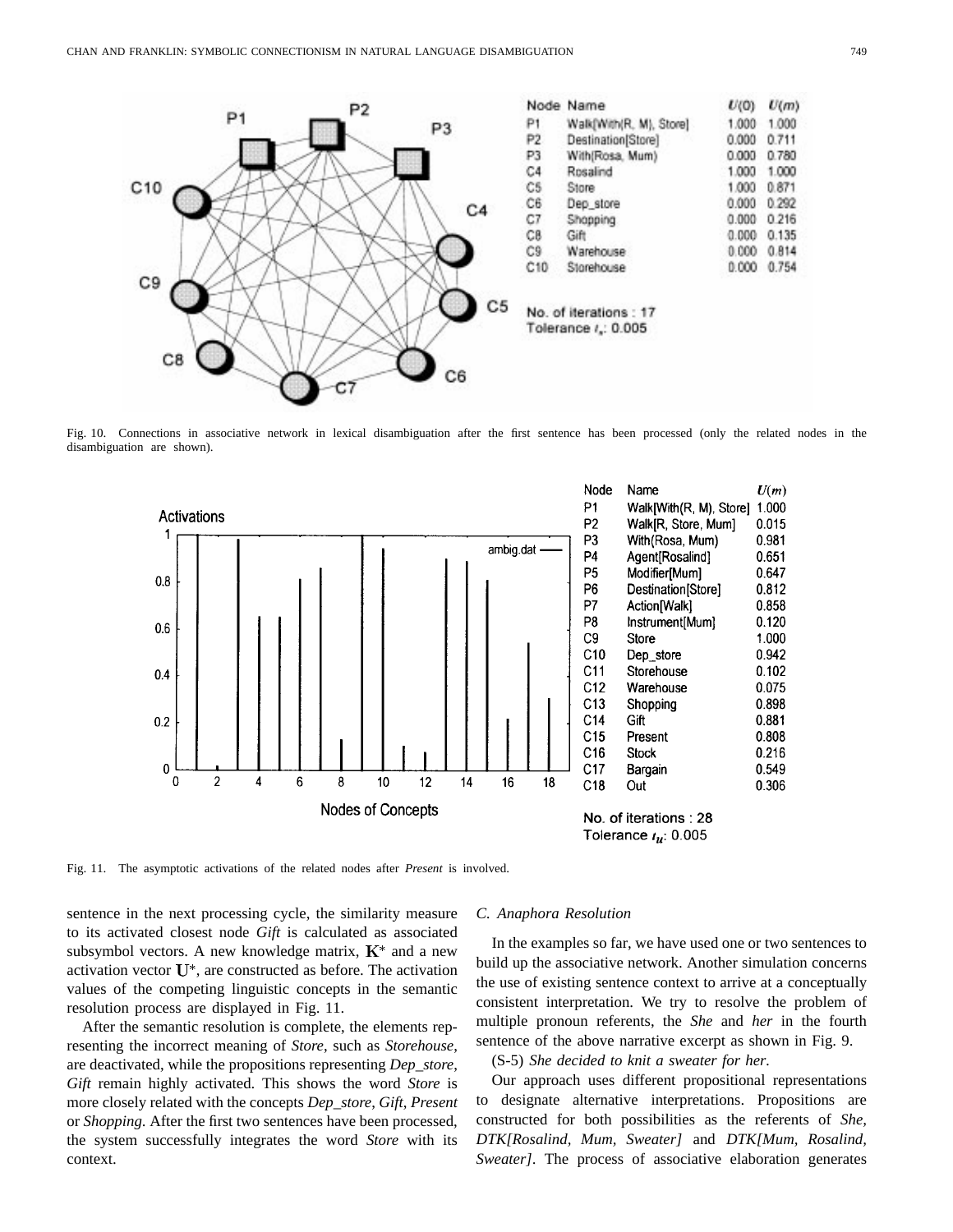

Fig. 12. A portion of the semantic relational network of pronoun resolution. The node with  $(*)$  is carried over from the previous analysis.

the additional information for each of them. Obviously, there is no way to justify either interpretation solely by the sentence itself. The meaning of the sentence relies heavily on each of the previously analyzed sentences. To cope with this, we make use of the proposition matrices  $\Gamma$  from the preceding sentence analysis as shown in (3). Indeed, they contain the distilled information which is carried over into the current processing cycle. They are superimposed into the current knowledge matrix and can be blended together with the current sentence as shown in Fig. 12.

Let  $\Gamma_2, \Gamma_3$  be the distilled proposition matrices of the second and the third propositions in the excerpt, respectively. The current knowledge matrix  $K_4$  for the fourth sentence has the following components:

$$
N3 \tN4 \tN5 \tN6
$$
\n
$$
\Gamma_2 = N4 \begin{pmatrix}\n0.8 & 0.7 & 0.6 & 0.5 \\
0.8 & 0.7 & 0.9 & 0.3 & 0.8 \\
0.7 & 0.9 & 0.3 & 0.8 \\
0.6 & 0.3 & 0.5 & 0.9 \\
0.5 & 0.8 & 0.9 & 0.6\n\end{pmatrix}
$$
\n
$$
N3 \tN4
$$
\n
$$
\Gamma_3 = \frac{N3}{N4} \begin{pmatrix}\n0.9 & 0.8 \\
0.8 & 0.9\n\end{pmatrix}
$$
\n
$$
N3 \tN4 \tN5 \tN7 \tN11 \tN12
$$
\n
$$
N3 \tN4 \tN5 \tN7 \tN11 \tN12
$$
\n
$$
N4 \t(0.8 & 0.7 & 0.6 & 0.9 & 0.5 & 0.5 \\
0.8 & 0.7 & 0.5 & 0.3 & 0.1 & 0.0 \\
0.8 & 0.7 & 0.9 & 0.3 & 0.1 \\
0.8 & 0.7 & 0.9 & 0.3 & 0.5 \\
0.1 & 0.0 & 0.8 & 0.5 \\
0.1 & 0.0 & 0.8 & 0.5 \\
0.1 & 0.0 & 0.4 & 0.7\n\end{pmatrix}
$$

where



The submatrix in  $\Gamma_2$  between  $N3 \cdots N6$  shows the high correlation between the corresponding concepts. That is, the concept *Rosalind* is highly activated with other concepts, such as *Agent[Rosalind], Present,* and *Patient[Mum],* since the proposition matrix  $\Gamma_2$  contains all the distilled information from the sentence after the semantic resolution process. This suggests *Rosalind* is the *Agent* to give a *Present* to *Patient[Mum]* in the second sentence. For the same reason,  $\Gamma_3$  suggests that *Rosalind* is the *Agent* in the third sentence. In the current sentence, since *Rosalind* and *Mum* are both involved in the two alternatives, *DTK[Rosalind, Mum, Sweater]* and *DTK[Mum, Rosalind, Sweater],* the context effects from  $\Gamma_2$ ,  $\Gamma_3$  are superimposed into the knowledge matrix  $\mathbf{K}_4$  under the common concepts N3, N4, N5 in  $\Gamma_2$  and N3, N4 in  $\Gamma_3$  even though the proposition matrices  $\Gamma_2$ ,  $\Gamma_3$  may not be conformable for addition. The new knowledge matrix  $K_4^*$  is defined by

$$
\mathbf{K}_4^* = \mathbf{K}_4 \oplus (\Gamma_2 + \Gamma_3) \tag{5}
$$

where

$$
C = A \oplus B \text{ iff } c_{ij} = \begin{cases} a_{ij} + b_{ij}, & \text{if } i, j \text{ are common} \\ a_{ij}, & \text{onepts in } A \& B \\ a_{ij}, & \text{or otherwise.} \end{cases}
$$

One of the most important implications in this simulation is that all the previously analyzed propositions in the excerpt behave like an group of experts in the interpretation and resolution of the ambiguities in the current proposition. Each of the proposition matrices inherits the factual and circumstantial facts from the corresponding context. They encode some of the context knowledge which can be superimposed into the current knowledge matrix and carried over into the analysis as shown in the above simulation. Obviously, the resultant knowledge matrix is more robust than an individual knowledge matrix because the linguistic information is derived from a multiplicity of sources from the analyzed sentences, making the links in the current associative network less prone to error.

The resulting activations for the two competing propositions are shown in Fig. 13. After 12 iterations in the semantic resolution process, the propositions in which *She* has been identified as *Mum* have activation values of zero, whereas the corresponding propositions, *Rosalind, DTK[Rosalind, Mum, Sweater]* have activations values of 0.822 and 1.000, respectively. The framework finds the correct interpretation for the pronoun *She*.

Although these preliminary simulation results seem promising, they should be viewed with considerable caution. For example, it may be a little simplistic to assume *She* and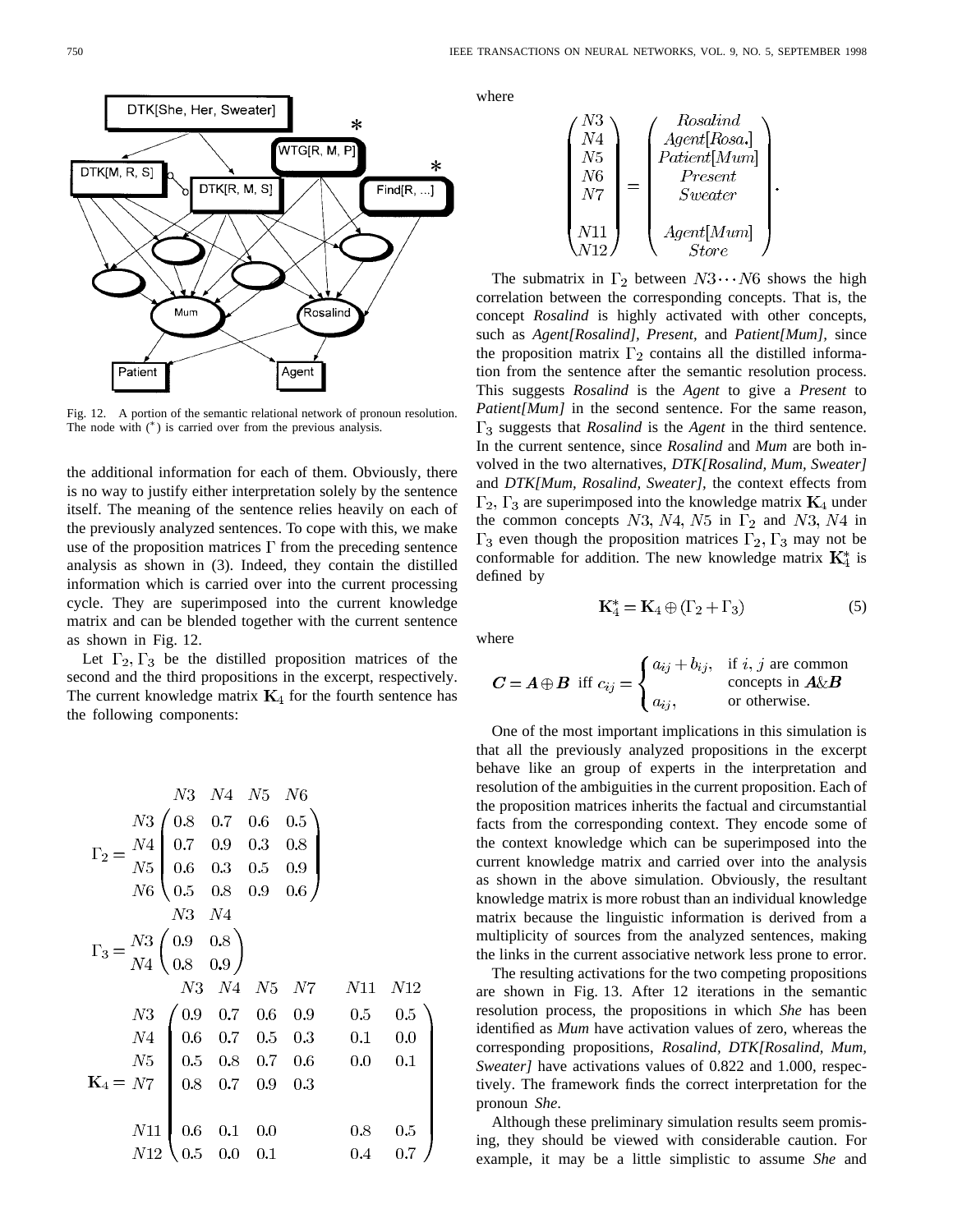

Fig. 13. The competition between *DTK[Rosalind, Mum, Sweater]* and *DTK[Mum, Rosalind, Sweater]* for the pronoun *She* and *her*.

*her* to be different people in Section V-C and the opposite possibility is not wholly ruled out syntactically. Certainly, these problems should be tackled thoroughly in any fullscale applications. However, in our demonstration system, in order to avoid unnecessary generation of syntactic alternatives as most syntactic systems tend to have, only two of the alternatives are used as an illustration.

## VI. COMPARISON WITH OTHER CONNECTIONIST AND HYBRID SYSTEMS

This paper advocates the integration of subsymbolic connectionist and high-level symbolic reasoning models. It describes a framework that encompasses both association and rulegoverned inferences. These two are more usefully viewed as complementary in our domain of natural language understanding. In the following, we briefly compare our work with some other connectionist approaches in the natural language understanding literature.

Spreading activation, or marker-passing, is a form of bidirectional search and was first developed and applied to the problem of text understanding by Quillian [31]. In spreading activation, continuous values are propagated through weighted links between nodes [9], [43]. Initial activation is supplied by instantiating some of the nodes and the activation spreads through the weighted links. The activation radiates out in all directions and eventually settles into a stable pattern in which the set of most highly activated nodes constitutes the interpretation of the input. Spreading activation is a search technique to be applied to problems where search cannot be easily directed. The propagation mechanism is extremely simple, but unfortunately, also fragile due to no prior knowledge being incorporated into the systems. Lange [24] describes a structured localized connectionist model ROBIN which explores the integration of language understanding and episodic memory retrieval in a single spreading activation mechanism. ROBIN is capable of using the constraint satisfaction of evidential activation in combination with its parallel dynamic

inferencing. However, rules are prewired into the structure of the network, resulting in a semantic network like system. At the same time, ROBIN does not address any syntactic restrictions or role-related expectations in the problem of language disambiguation.

In a related system with very similar capabilities and properties, Ajjanagadde and Shastri [1], Shastri and Ajjanagadde [34], and Shastri *et al.* [35] propose a partial connectionist model which is able to represent a large body of systematic knowledge and to perform forward and backward reasoning on a long term memory network. A prominent mechanism for solving the dynamic variable binding problem consists in using a phased clock and matching rhythmic patterns of activity using temporal synchrony within the network. It is inspired by the human capacity to perform a wide variety of cognitive tasks with extreme ease and efficiency. Dynamic variable binding is represented by argument nodes and their constants, sharing the same phase in any particular period of oscillation during a reasoning process. Shastri has called corresponding inferences reflexive since human reaction is as quick as a reflex. Activation propagates through the network during each phase, implementing the reflexive inferences. Shastri and Ajjanagadde's approach is remarkable in many ways. They offer efficient reasoning in a connectionist knowledge representation system. This representation system has an expressiveness that facilitates the realization of a number of knowledge structures. One of the advantages of Shastri and Ajjanagadde's system [34] is that knowledge can be encoded in parallel. Encoded rules and facts can be fired in parallel provided they are connected to the same predicate nodes when the nodes become active. But most importantly, they attempt to close the gap between high-level reasoning and neural processing and show how reflexive inferences can be drawn efficiently. Although the application of the network in natural language processing is still under exploration, it is an undeniable achievement of this work that it has brought to light a bold new idea for solving the binding problem with processes available in the brain.

Distributed models, where items are represented by bit patterns, have become prominent in the past decade [3], [25], [26], [36]. Due to their tolerance of error and capabilities of representing imprecise concepts, distributed models have attracted a lot of attention in natural language processing. Unfortunately, they suffer a few drawbacks. The most serious one is that they solely rely on a single linguistic clue in their understanding processes. Only a limited source of knowledge, mainly association, can be captured in the systems, and as a result, its disambiguation abilities are highly limited. Generality is another serious problem in most of the networks which are trained only on preparsed, explicitly parenthesized structures, or other knowledge structures such as frames or scripts, whose syntactic structure has already been analyzed. Obviously, they are unable to process nonstereotypical but still comprehensible text. Some of them are discussed as follows.

McClelland and Kawamoto's case-role assignment model provides a good example of how distributed connectionist models have been used to model language understanding. The main task of their model is to learn to assign proper semantic cases roles for sentences by a backpropagation network. Once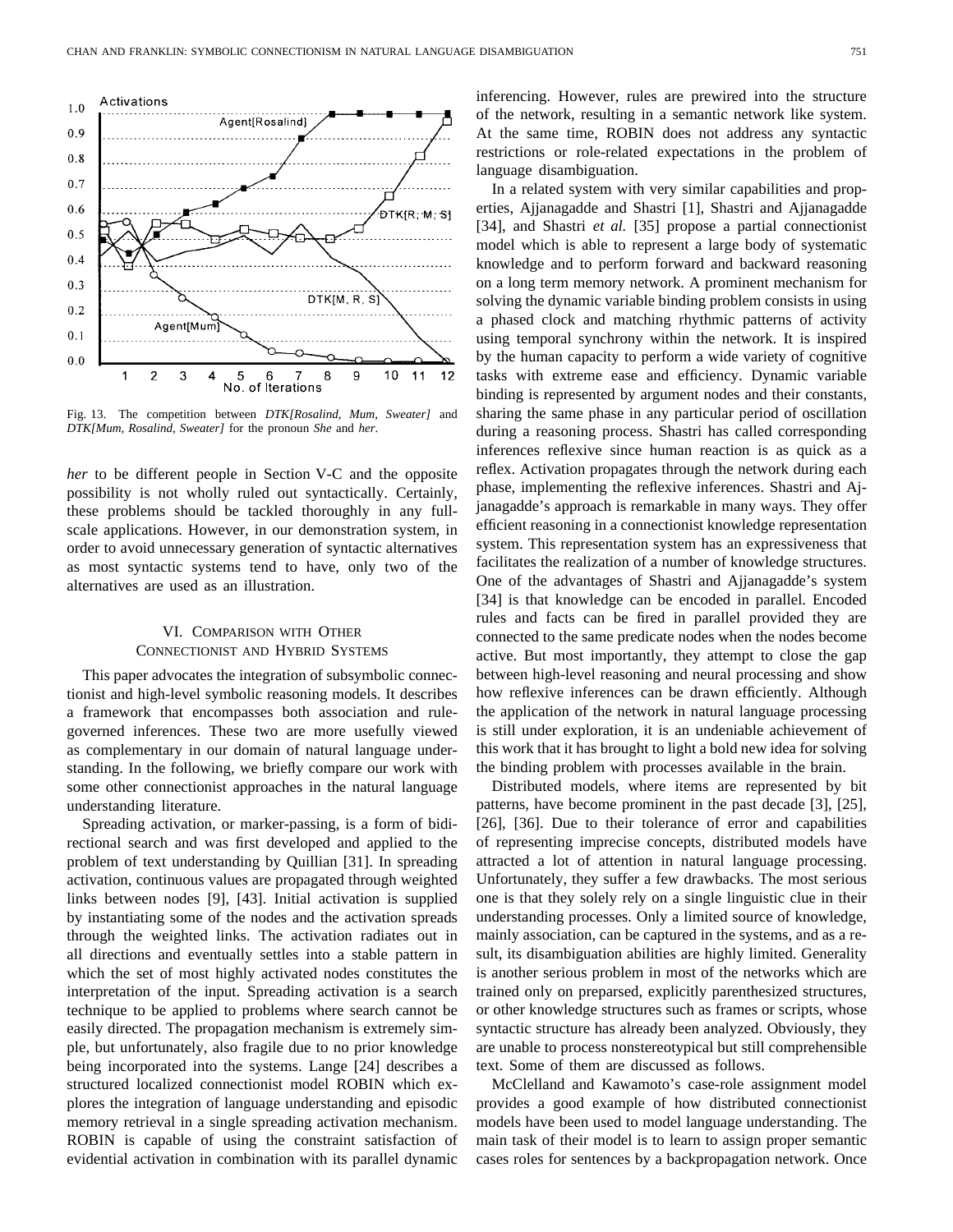the network has been trained, it exhibits a certain amount of generalization by mapping the case roles for all new inputs which are similar to the training sentences. However, one of the main limitations in language understanding is that it analyzes input sentences relying on their surface clues in role-expectation. No syntactic or semantic knowledge can be incorporated. Certainly, the ability in disambiguation is in doubt.

XERIC [3] combines a simple recurrent network with a recursive autoassociative memory (RAAM) that encodes and decodes parse trees. RAAM is a three-layer PDP network with auto-association mapping ability. RAAM exhibits a degree of systematicity and productivity within a limited domain [30]. First, the RAAM network is trained to form compressed representations of the syntactic parse tree. Second, a recurrent network is trained to predict the next word in the sequence of words that make up the sentence. The only linguistic clue employed in the recurrent network is the lexical association. Third, a standard three-layer feedforward network is trained to map the hidden-layer of the recurrent network into the RAAM parse tree representation. Unlike the systems discussed so far, XERIC does not extract its knowledge from quasinatural sentences, but from structured parse trees whose constituents are represented, in Lisp fashion, as nested lists. The difficulty with XERIC with respect to connectionist linguistic analysis is that the RAAM network is trained only on preparsed, explicitly parenthesized structures whose syntactic structure has already been analyzed. Thus, the training regime depends upon an external agent. Pollack displays some awareness of this difficulty when he notes, "*The simplifying assumption, that internal representations can first be devised and then used as target patterns, is questionable*."

St. John and McClelland [36] present a connectionist model which learns to assign semantic representations to Englishlike sentences. The task of the model is to process a single clause sentence into a representation of the event it describes. Although the details of their model are somewhat complex, the overall gist is that, via association, a network is trained to produce a correct semantic representation of the situation described by each input sentence. Situations (or events) described by the input sentences consist of relationships, and the objects involved in those relationships. Although the model demonstrates some capacities in natural language understanding, it is noteworthy that it has several limitations. The most important one is the limitation on the complexity of the sentences, and of the events they describe. In general, it is necessary to characterize the roles and fillers of sentences with respect to their superordinate constituents. It seems extremely difficult for the system to work in complex events in which there may be more than one actor, each performing an action in a different subevent of the overall event or action.

Similarly, Miikkulainen [26] presents a connectionist model, called DISCERN, which reads partial script-based stories and paraphrases them as causally complete output stories using distributed representations. Episodic memory is used to store hierarchical script representations, in which the top level represents the script, such as restaurant, shopping, or travel. The second level contains the traces and specific instantiations in the lower level. Each level receives the facts specific to the story at that level of description. A partial story can cue the hierarchical memory to retrieve the stored trace of the most similar story. Obviously, DISCERN is trained only on preparsed script structure whose syntactic structure has already been analyzed. Whatever disambiguation is necessary for processing the stories is done only by the sentence parser. No explicit disambiguation mechanism has been actually implemented in DISCERN.

Closer to our approach are the hybrid connectionist models of language understanding. Hybrid models aim at combining all the merits of the symbolic approach, localized neural networks and parallel distributed processing. They are designed to integrate low-level mechanisms into higher-level computations. A common approach to hybrid modeling is to explicitly separate the two kinds of information. The semantic knowledge is maintained as *types* while each symbol is created as a *token*, an instance of a type. The parallel distributed semantic networks [27], [37] are examples of this approach. Their approach is to view the localized network as a superstructure to the distributed level. At the macro level, the system is a semantic network, representing knowledge about types and their relations. Higher-level reasoning and metaoperations take place on the semantic network. At the micro level, the nodes of the semantic network are ensembles capable of representing a large number of different instances, and the links consist of weighted connections between ensembles. Low-level operations and statistical learning are performed in this micro level. Although most of the hybrid architectures are able to maintain the parallel inference mechanisms of semantic networks, all of them fail to provide a computational mechanism for gradually accumulating and combining clues from disparate sources which contribute to context, and through cycles of competition, allow the best interpretation of a sentence to appear gradually.

One of the more difficult problems for artificial intelligence research is the problem of modeling commonsense reasoning. A connectionist architecture CONSYDERR [38]–[40] is developed that integrates rule-based reasoning into connectionist networks and couples localized representation with similaritybased distributed representation in two-level architecture. One level of CONSYDERR is the concept level, which contains primitive knowledge statements, or concepts. This level consists of a collection of nodes, or processing elements, for representing the concepts in the domain. The other level is the microfeature level, which contains nodes each of which represents a fine-grained element in the meanings of the concepts represented in the top level. The architecture turns isolated, context-free, and all-or-nothing type rules into an interacting process enmeshed in a network with graded links and activations, which combines pieces of evidence and produces plausible conclusions based on given input regarding particular situations. Because of its massively parallel architecture, CONSYDERR is able to efficiently perform forward chaining reasoning in a parallel fashion. The deduction will be activated spontaneously following the activation of the initial condition. CONSYDERR is developed with the aim of being an integrated model that can deal effectively with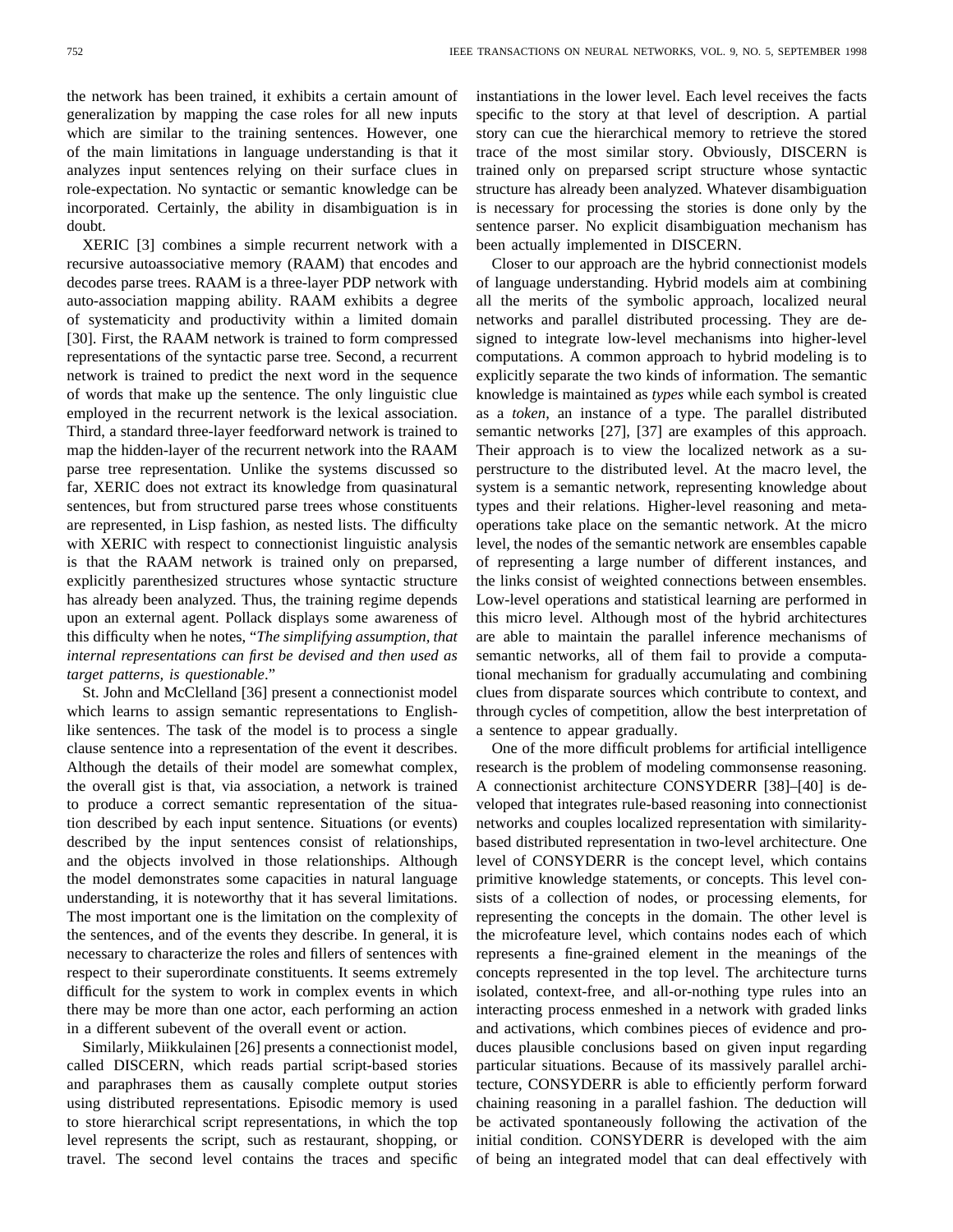a set of important problems in commonsense reasoning, such as rule application, similarity matching. One of the potential limitations in CONSYDERR is the simplicity of the feature representation adopted in any real life applications. Inspired by the work in CONSYDERR, our language understanding system has been extended to have more enriched knowledge representations, such as using proposition matrices to model context effects, and has the ability to deal with various knowledge sources in a uniform way in the problem of semantic resolution.

LeMICON is designed to integrate low-level mechanisms into higher-level computations [4]. First, LeMICON is constructed to address the learning and knowledge acquisition issues in lexicon construction. LeMICON aims at constructing an interpretation graph for each input message. It makes use of the concept of mutual information to construct automatically a two-tiered, graded knowledge base. The knowledge in LeMICON uses on-line text corpora to calculate cooccurrence relationships between a given set of domain concepts and the strength of connection between concepts is represented by a mutual information value. Further, it demonstrates how a constructed interpretation graph can be used to reason about a text by finding the basic events, the connection between them, their relative importance, and to generate a summary of the text. Although LeMICON has very similar goals to our system, there are significant differences between them. First and foremost, despite a thorough proposal in using mutual information as an alternative to hand-coded knowledge engineering efforts, the most important limitation of LeMICON is that it makes no attempt to deal with the issues that involve integrating syntax and semantics, as in a system like TACITUS [16], and suffers accordingly. Under the basic assumption of the design in LeMICON, the nodes in the relational tier are the distilled concepts that have already been preparsed from the input sentences. These nodes are linked by several concept coherence relations without considering their syntactic and semantic relationships. Obviously, while the system has achieved some degree of success, it does not have any capabilities in linguistic disambiguation, such as anaphora resolution, case-role assignment and lexical disambiguation as shown in our work. In contrast to LeMICON, our approach is motivated in dealing with real-world unrestricted text. As shown in the simulations, our system not only parses the input sentences into propositions, it is also capable of compensating for the limitations of syntactic parsing by the knowledge in the system. This is on the basis that a perfect parse from a parser is rarely possible in any real language system. Second, the associational tier in LeMICON encodes the background linguistic knowledge associated with the concepts in the relational tier. This linguistic knowledge is generated solely based on the collocations between the concepts. However, in any natural language system, linguistic knowledge comes from a diversity of sources including word associations, syntactic restrictions, part-of-speech, case-role expectations, semantic context and the information already active in the discourse focus. It is imperative to incorporate all these important sources of information into any language understanding systems.

Compared to the approaches mentioned, the following features make our system unique.

- 1) Unlike most natural language systems, which depend solely either on syntactic or semantic knowledge, we combine information from a diversity of information sources—mixing word associations, collocations, caserole expectation, and semantic rules—in the semantic resolution process. The word associations and collocation in our subsymbol vectors are strong sources of information that a reader must weigh against other cues since they make immediate and obvious sense selections. Word associations such as *bank/money* create a bias for the related senses. The case-role relationship encoded in our semantic relational network can both influence and be influenced by the selection of word senses because preferences partially constrain the various combinations of a role, its holder, and the filler. Further, in dealing with the syntactic attachment problem which is a direct result of the ambiguity in determining whether a concept is related to an adjacent object, semantic rules are incorporated by examining all combinations of senses and attachments to locate the semantically best one in the semantic resolution. For example, a lexical preference rule, as the prior knowledge in the semantic relational network, specifies that the preference for a particular attachment depends on how strongly or weakly the verb of the clause prefers its possible arguments. Our system describes an integrated approach to text understanding.
- 2) Our architecture captures the information which has already been activated in the discourse focus dynamically. The proposition matrices prescribe an expedient mechanism for combining sentential knowledge and can be carried over from the preceding propositions into the current processing cycle. Each distilled proposition matrix can be regarded as a knowledge source which unveils some of the interrelations between the concepts. In fact, this mechanism provides a means to the inclusion of context knowledge by superimposing the proposition matrices on the current knowledge matrix which has the same morphologic structure.
- 3) Most of the previous language understanding systems assume a front-end that produces a restricted representation, or even a knowledge structure, of the natural language input. As a result, syntactic and semantic cues are unable to be used in their inference processes. Our system starts off from unrestricted texts which are parsed into propositions. A proposition preserves the essential information of a sentence while disregarding details such as word order. Although some difficulties are encountered in parsing sentences into their corresponding propositions in our simulations, it is not necessary to have a perfectly parsed proposition before the disambiguation. As remarked and exemplified earlier, the system has the ability to compensate for the limitations of the parsing as shown in one of the simulations.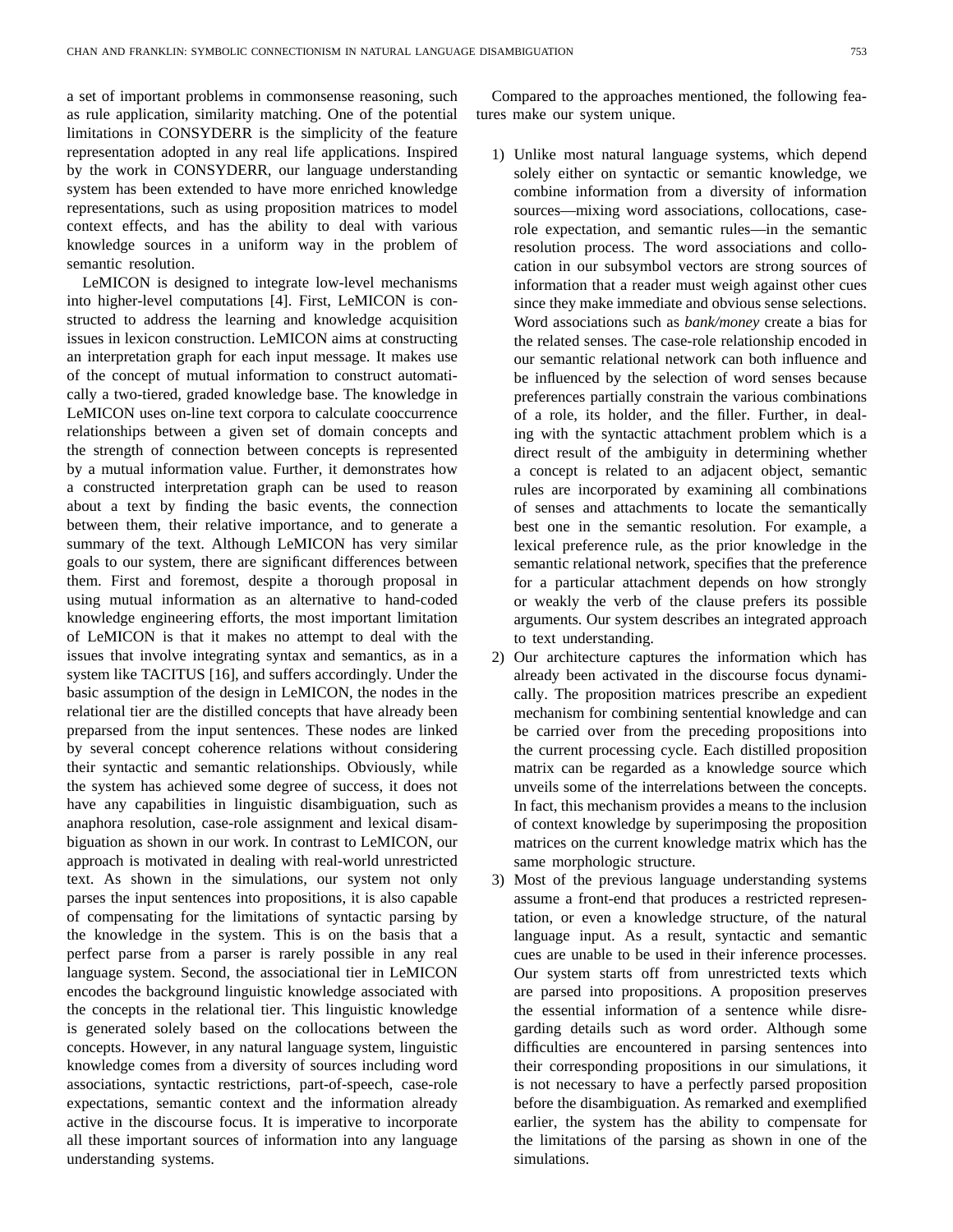4) Whenever an ambiguous input is encountered, our system generates a set of assertions describing lexical items, syntactic and semantic relations from propositions. The subsymbol vectors form associations from one lexical unit to other lexical units which it may link with. When an associative network is fully deployed, every node in the network is connected with weighted links. Obviously, unlike most localized architectures, weights of our associative network are not hand-crafted. They are bound by the prior knowledge encoded in the semantic relational network and the similarity measure of the subsymbol vectors. Knowledge of the foregoing sentences also supplies further constraints to the formation of associative matrices.

In summary, unlike all previous systems mentioned above, our approach demonstrates how semantic meanings can be resolved by using both linguistic rules and semantic associations and how context effects can be modeled and carried over into the sentence analysis. Our model combines all sources of information about the meaning of a sentence in a uniform manner. A single constraint satisfaction mechanism takes the clues from disparate sources, and through cycles of competition, allows the best interpretation of a sentence to appear gradually. The seamless integration from knowledge in both paradigms has shown more competent, compared with the previous systems, in incorporating various knowledge sources to semantic disambiguation.

## VII. CONCLUSIONS

We have proposed and implemented a neurosymbolic model for language processing and described its applications to the modeling of context effects in natural language disambiguation. The model regards the problem of language disambiguation as a resolution of collective evidences that emerge from symbolic inferences at a higher level and semantic associations at a low level in human cognition. The proposed architecture provides a simple framework which is capable of incorporating a wide variety of linguistic information in a uniform way. Although some attempts in language understanding have been made in the neural network community, our system advances the state of the art in two important aspects.

- Having access to a large amount of information and being able to use it effectively are major features in our system. In fact, they are extremely important in understanding unrestricted texts. In this article, we tried to convince the reader that it is possible to develop a hybrid system with an explicit relationship between background knowledge, context effect and the input texts. Our approach to natural language disambiguation uses information drawn from the input proposition, combining the strongest, most obvious sense preference created by lexical association, caserole expectation, encoded semantic rules, and previously analyzed propositions.
- The symbolic structure of our model is capable of providing most of the main features of any rule-based systems. At the same time, the connectionist stratum in our model provides a solution of simplification of computational

complexity as well as remedying the brittleness problem found in typical symbolic systems. This synergy helps to deal with problems, such as in natural language understanding, which are characterized by almost infinite variability. Taking into account the merits from these two different strata, our hybrid system is capable of tackling the language disambiguation problem, and is potentially more powerful than systems relying on only one processing paradigm.

There are some encouraging results from applying the system to language disambiguation. Clearly, it is too ambitious to claim that our system can handle all the problems of ambiguity in language understanding and the scheme we have proposed certainly needs further refinement. Additional experimental work is certainly required; nevertheless, the simulations have presented its capabilities in natural language disambiguation.

#### ACKNOWLEDGMENT

The authors would like to thank B. T'sou of the Language Information Sciences Research Centre, City University of Hong Kong, for many helpful discussions. The authors are also grateful to two of the anonymous reviewers for their valuable and constructive comments which really improved the paper from its previous versions.

#### **REFERENCES**

- [1] V. Ajjanagadde and L. Shastri, "Rules and variables in neural nets," *Neural Computation,* vol. 3, pp. 121–134, 1991.
- [2] J. R. Anderson, *Language, Memory, and Thought.* Lawrence Erlbaum Associates, 1976.
- [3] G. Berg, "A connectionist parser with recursive sentence structure and lexical disambiguation," in *Proc. 10th National Conf. Artificial Intelligence,* San Jose, CA, 1992, pp. 32–37.
- [4] L. A. Bookman, "A scaleable architecture for integrating associative and semantic memory," *Connection Science,* vol. 5, no. 3/4, pp. 243–273, 1993.
- [5] , *Trajectories through Knowledge Space: A Dynamic Framework for Machine Comprehension.* Kluwer, 1994.
- [6] S. W. K. Chan and J. Franklin, "Symbolic connectionism in tiers: A strategy of discourse comprehension," in *Artificial Intelligence—Sowing the Seeds for the Future,* C. Zhang, J. Debenham, and D. Lukose, Eds. World Scientific, 1994, pp. 434–441.
- [7] S. W. K. Chan, "Inferences in natural language understanding," in *Proc. 4th IEEE Int. Conf. Fuzzy Syst. (FUZZ-IEEE/IFES'95),* Yokohama, Japan, 1995, vol. 2, pp. 935–940.
- [8] S. W. K. Chan and J. Franklin, "A neurosymbolic integrated model for semantic ambiguation resolution," in *Proc. IEEE Int. Conf. Neural Networks (ICNN'95),* Perth, Australia, 1995, pp. 2965–2970.
- [9] G. W. Cottrell and S. L. Small, "A connectionist scheme for modeling word sense disambiguation," *Cognition and Brain Theory,* vol. 6, pp. 89–120, 1983.
- [10] M. G. Dyer, M. Flowers, and Y. J. A. Wang, "Distributed symbol discovery through symbol recirculation: Toward natural language processing in a distributed connectionist network," in *Connectionist Approaches to Natural Language Processing,* R. G. Reilly and N. E. Sharkey, Eds. Lawrence Erlbaum Associates, 1992, pp. 21–48.
- [11] J. L. Elman, "Distributed representations, simple recurrent networks, and grammatical structure," *Machine Learning,* vol. 7, pp. 195–225, 1991.
- [12] C. J. Fillmore, "The case for case," in *Universals in Linguistic Theory,* E. Bach and R. T. Harms, Eds. Holt, Rinehart and Winston, 1968, pp. 1–90.
- [13] J. Franklin, "How a neural net grows symbols," in *Proc. 7th Australian Conf. Neural Networks (ACNN'96),* Australian National University, 1996, pp. 91–96.
- [14] S. J. Hanson, "Conceptual clustering and categorization: Bridging the gap between induction and causal models," in *Machine Learning: An*